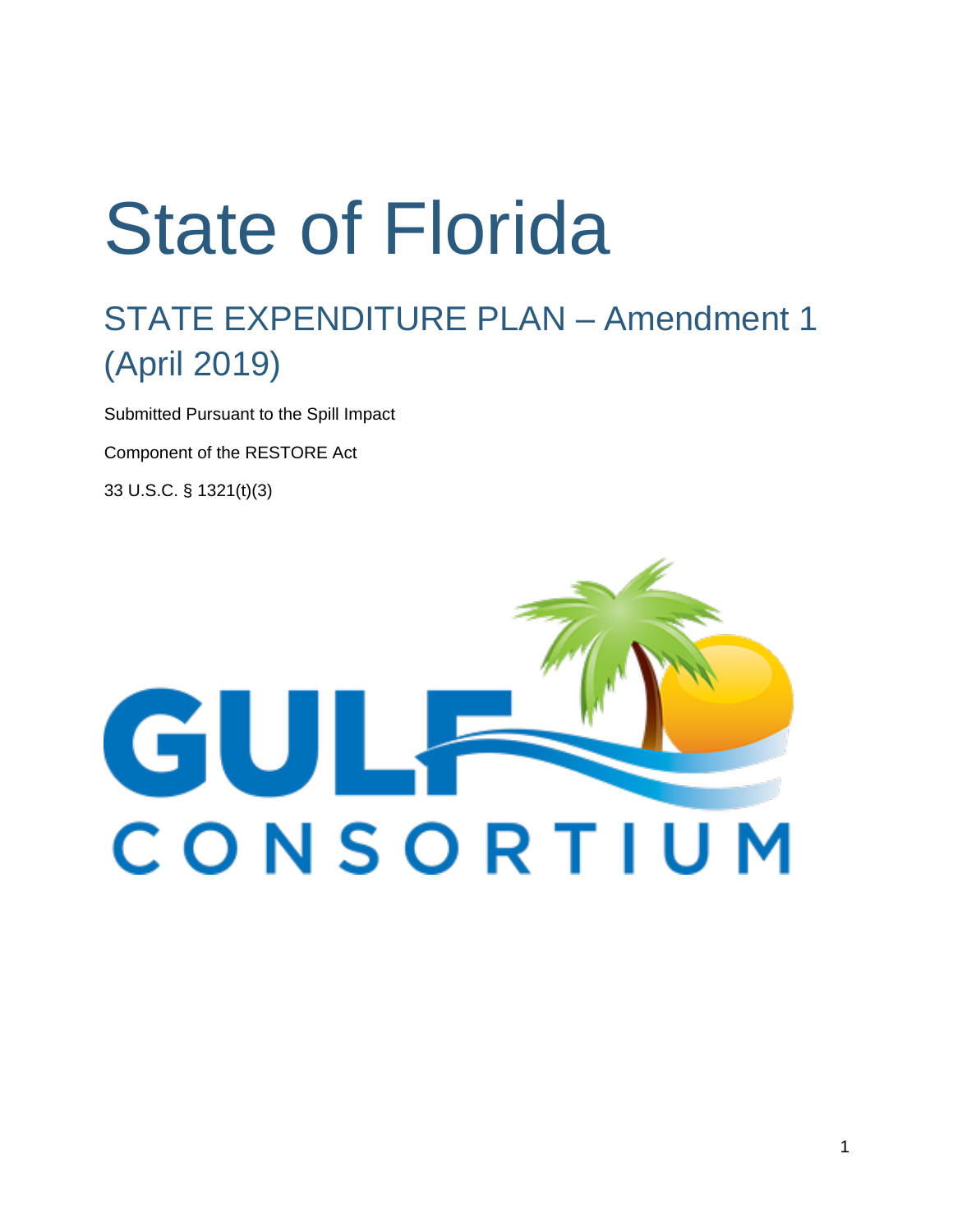## Executive Summary

This first amendment to the State Expenditure Plan (SEP) for the State of Florida, prepared by the Gulf Consortium (Consortium) in collaboration with Manatee County describes a new, proposed project not presented in the original SEP. This project, Kingfish Boat Ramp, will improve recreational access and community resilience. Additionally, two projects are being removed from the original SEP to allow for sufficient funding for the Kingfish Boat Ramp. Project 18-3 Preserve Management Plans and project 18-8 Coastal Watershed Management Plans are being withdrawn from the SEP. These will be funded by other means outside of Spill Impact Component funds.

## State Certification of RESTORE Act Compliance

In accordance with Section 5.2.2 of the SEP Guidelines provided by the Council, the Gulf Consortium hereby certifies the following:

- All projects, programs, and activities included in the Florida SEP amendment are eligible activities as defined by the RESTORE Act.
- All projects, programs, and activities included in the Florida SEP amendment contribute to the overall economic and/or ecological recovery of the Gulf Coast.
- The FL SEP amendment takes into consideration the Comprehensive Plan and is consistent with the goals and objectives of the Comprehensive Plan.
- Issues crossing Gulf State boundaries have been evaluated to ensure that a comprehensive, collaborative ecological and economic recovery is furthered by the Florida SEP.
- All projects, programs, and activities included in the SEP are based on and/or informed by the Best Available Science as defined in the RESTORE Act.

## Public Participation Statement

The draft FL SEP Amendment 1 was delivered by email on January 24, 2019 to the Gulf Consortium Board of Directors, County personnel, industry stakeholders, Florida state agencies (including Florida Department of Environmental Protection and Florida Fish and Wildlife Conservation Commission), and conservation organizations (more than 100 people). The draft FL SEP Amendment 1 was presented in two public meetings on January 31, 2019 (each with attendance of about 50 people, most of whom are involved in SEP implementation. During these meetings the content of the amendment was described (1 new project; 2 projects removed) and comments were invited. The draft FL SEP Amendment 1 was posted on the Gulf Consortium website [\(https://www.gulfconsortium.org/\)](https://www.gulfconsortium.org/) and the link to a comment portal [\(https://www.gulfconsortium.org/draft-sep-amendment-1\)](https://www.gulfconsortium.org/draft-sep-amendment-1) was provided in the email delivery described above. In the message to County commissioners, County staff working on RESTORE efforts, governor appointees, DEP, FWC and NWF, it was requested that the amendment be forwarded along to other interested stakeholders for comments.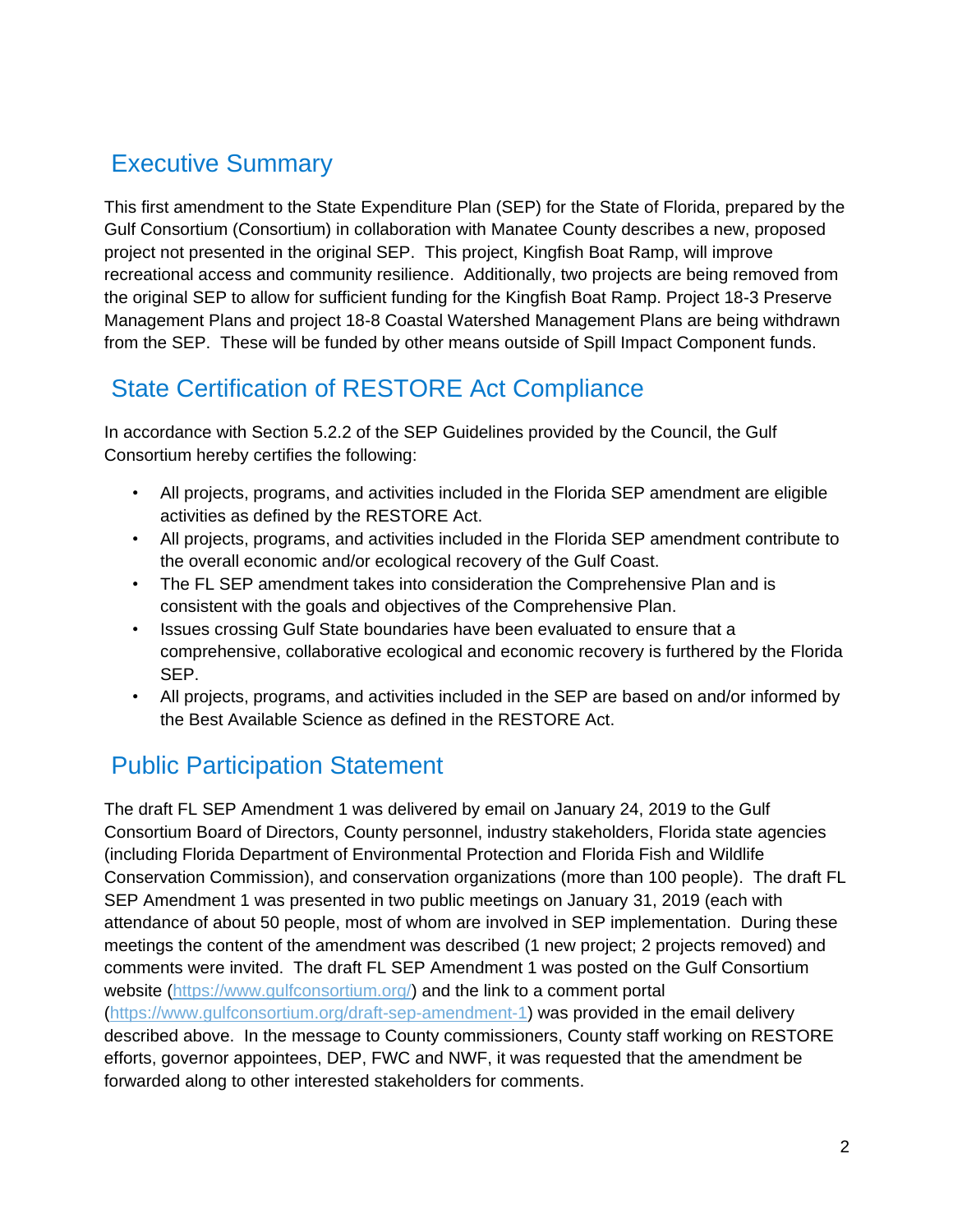## Financial Integrity

The Consortium is the legal entity in Florida responsible for implementation of this Florida SEP amendment, and will be the direct recipient of grant funds disbursed by the Council to the State of Florida pursuant to the Spill Impact Component of the RESTORE Act. The full SEP [\(https://www.gulfconsortium.org/state-expenditure-plan\)](https://www.gulfconsortium.org/state-expenditure-plan) should be referred to for additional detail on the financial integrity of the Gulf Consortium.

## Overall Consistency with the Goals and Objectives of the Comprehensive Plan

The process for goal development and the consistency of Florida SEP activities with the Council Comprehensive Plan is described in detail in the Florida SEP. This SEP amendment is fully consistent with, and furthers, the Council's Comprehensive Plan. The projects, programs, and activities proposed in this Florida SEP amendment were nominated through a county-driven process.

## Compliance with 25 Percent Infrastructure Limitation

In accordance with Section 4.2.2 of the Council's SEP Guidelines, the State of Florida hereby certifies that the proposed projects, programs, and activities described in Section V of this SEP comply with the 25 percent infrastructure limitation. For SEP purposes, the term "infrastructure" has the same meaning as provided in 31 Code of Federal Regulations (CFR) Section 34.2. The 25 percent infrastructure limitation is defined in the RESTORE Act, 33 U.S.C. Section 1321(t)(3)(B)(ii). This provision states that not more than 25 percent of the allocated Spill Impact Component funds may be used by a State for infrastructure projects for RESTORE Act Eligible Activities 6 and 7, which include:

- Eligible Activity 6: Infrastructure projects benefiting the economy or ecological resources, including port infrastructure
- Eligible Activity 7: Coastal flood protection and related infrastructure.

This proposed amendment does not alter the total amount of funds in the State Expenditure Plan dedicated to infrastructure projects i.e., eligible activities 6 and 7.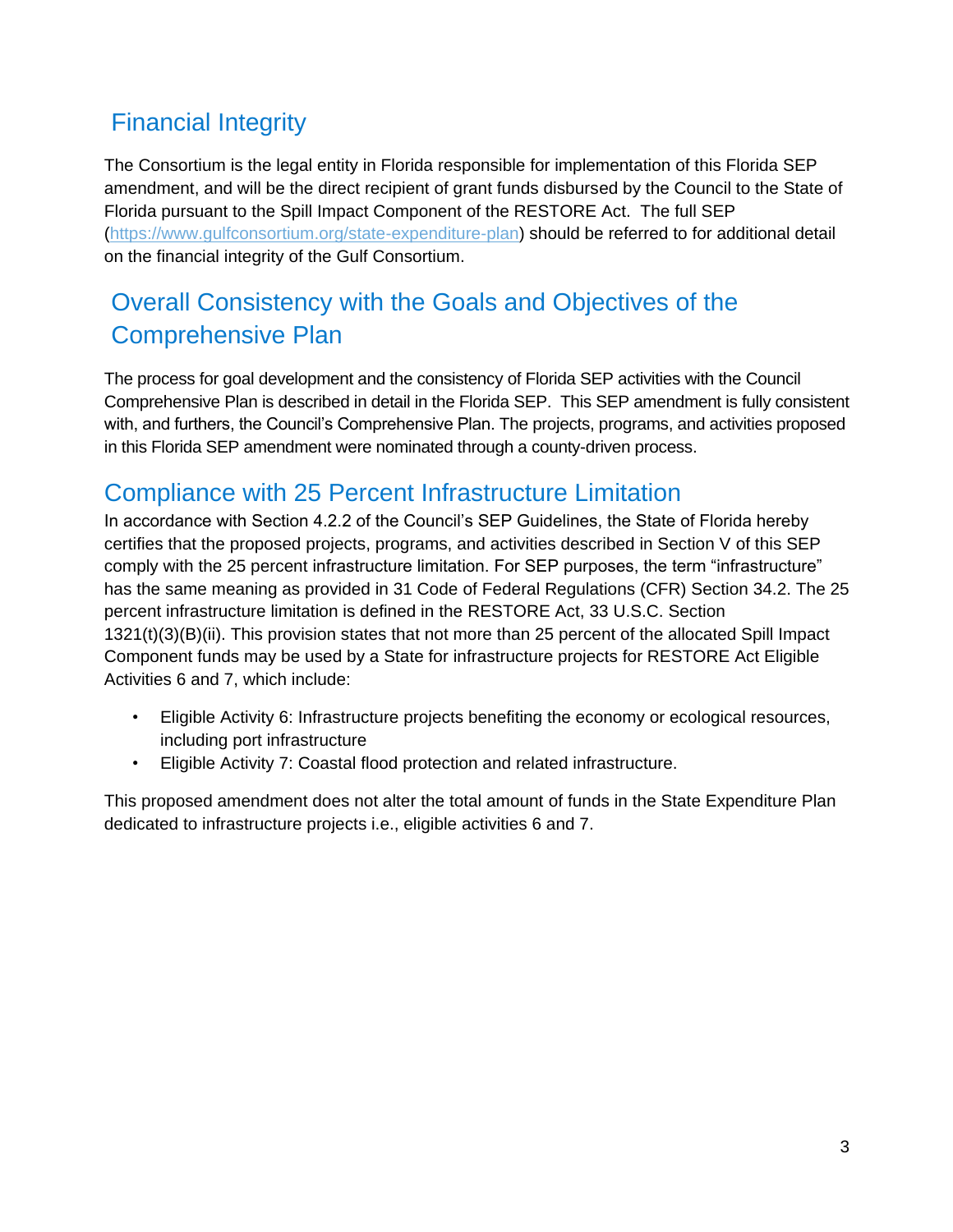## Proposed Projects, Programs, and Activities

## MANATEE COUNTY Kingfish Boat Ramp Renovation and Expansion Project

#### **PROJECT NO. 18-10**

#### PROJECT DESCRIPTION

#### Overview and location

This project involves the complete renovation and expansion of the existing Kingfish Boat Ramp facility located on the north side of Manatee Avenue on the western landing of the Anna Maria Bridge in Manatee County. Location shown below.

#### Need and Justification

Kingfish Boat Ramp is the most heavily utilized boat ramp in Manatee County. The facility's popularity is due, in large part, to its ideal location on Anna Maria Sound in addition to trailer parking capacity and suitability for larger vessels. Kingfish Boat Ramp has served the steadily increasing number of boaters in Manatee County



since the 1960's. Major structural components of the facility include over 600-feet of concrete seawall, 350-feet of wooden docks and a 55-foot wide concrete launch ramp comprised of 3 launch lanes and a floating finger dock; all of which are nearing the end of their serviceable lifespan. Emergency repairs at the Manatee County Kingfish boat ramp have uncovered severe structural deficiencies in the existing infrastructure and a decision has been made to commit to proceed toward a total rebuild and capacity expansion of the ramp in the estimated cost range of \$4.5million.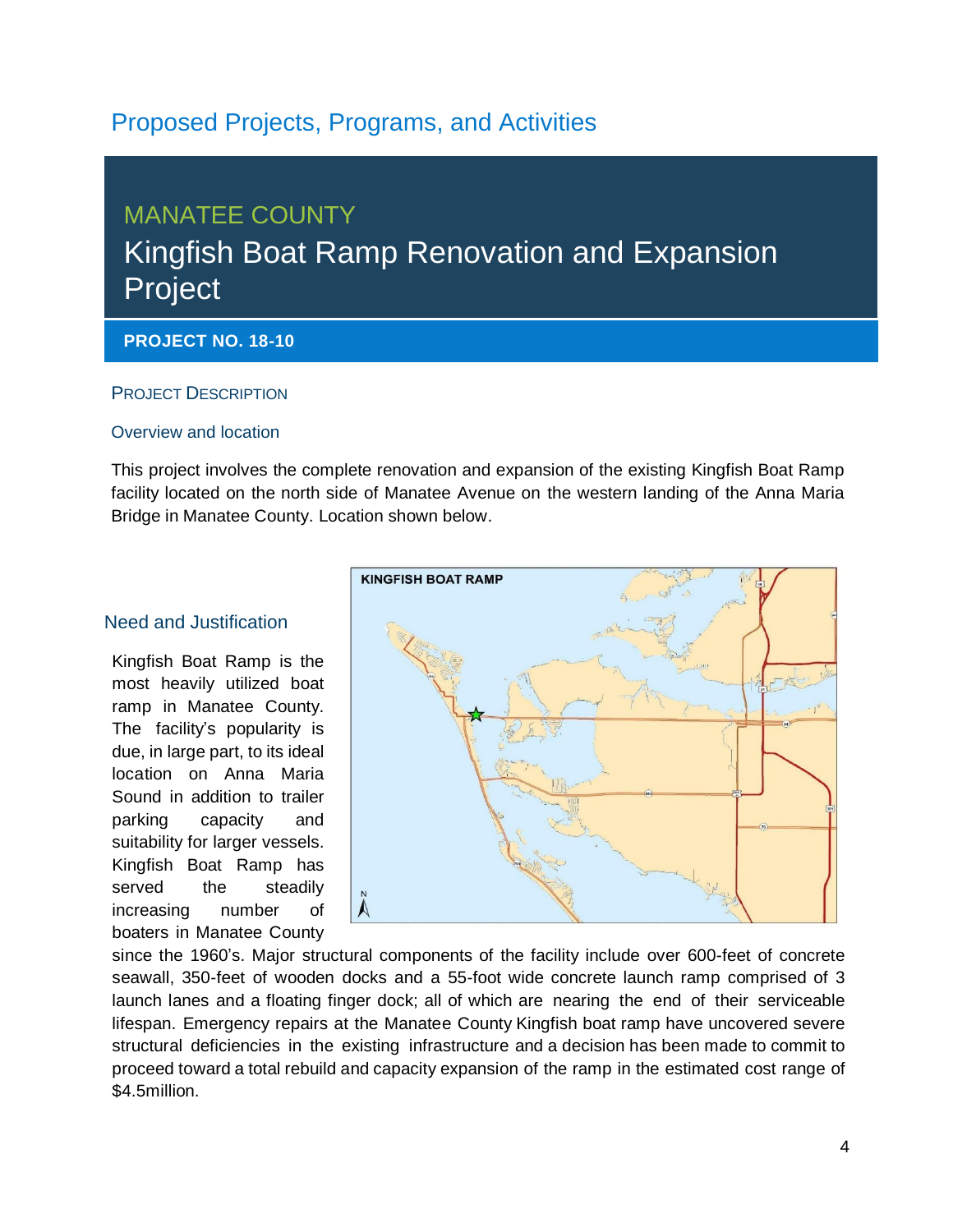#### Purpose and Objectives

The main objective of this project is the improvement of coastal access, tourism promotion and recreational fishing. This proposal involves the expansion of Manatee County's Kingfish Boat Ramp facility to meet required needs of extended infrastructure lifespan, operational efficiency and capacity to meet the objective goals. Increased operational efficiency will be achieved through a four single-lane design to shorten launching and landing time for vessels.

#### Project Components

The project is currently about to enter the engineered design phase, which will involve further refinement of the conceptual plan to expand the current three-lane launch to four individual lanes, each separated by a finger dock. Individual launch lanes increase capacity and efficiency by allowing boaters to launch and land vessels separately without being affected by other vessels or vehicles.

The docks will be constructed with durability and longevity in mind, utilizing concrete piling and composite decking. The project also involves planning for the eventual expansion of trailer parking to the east. Manatee County is currently coordinating with the Florida Department of Transportation on plans for this expansion when the western landing of the new Anna Maria/Manatee Avenue Bridge is shifted to the south.

The plans also call for the resurfacing of the parking lot to better control stormwater runoff and reduce maintenance.

#### Contributions to the Overall Economic and Ecological Recovery of the Gulf

The Kingfish Boat Ramp facility plays a significant role in the water-access based economy of Manatee County and is heavily utilized used by local residents, neighboring county residents, tourists and various commercial operations offering charter fishing, eco-tourism, recreational boat rental, sightseeing, kayak rental and other services. Kingfish Boat Ramp is strategically located and provides easy access to many desirable destinations including the Gulf of Mexico, Tampa Bay, Manatee River, Intracoastal Waterway, Palma Sola Bay and Sarasota Bay.

#### Eligibility and Statutory Requirements

This project is consistent with, and addresses, the following RESTORE Act eligible activities:

• Eligible Activity 10: Promotion of Tourism in the Gulf Coast Region, including recreational fishing (primary).

#### Comprehensive Plans Goals and Objectives

This project is consistent with, and addresses, the following Comprehensive Plan Goals:

• Goal 5: Restore and Revitalize the Gulf Economy (primary)

This project is consistent with, and addresses, the following Comprehensive Plan Objectives: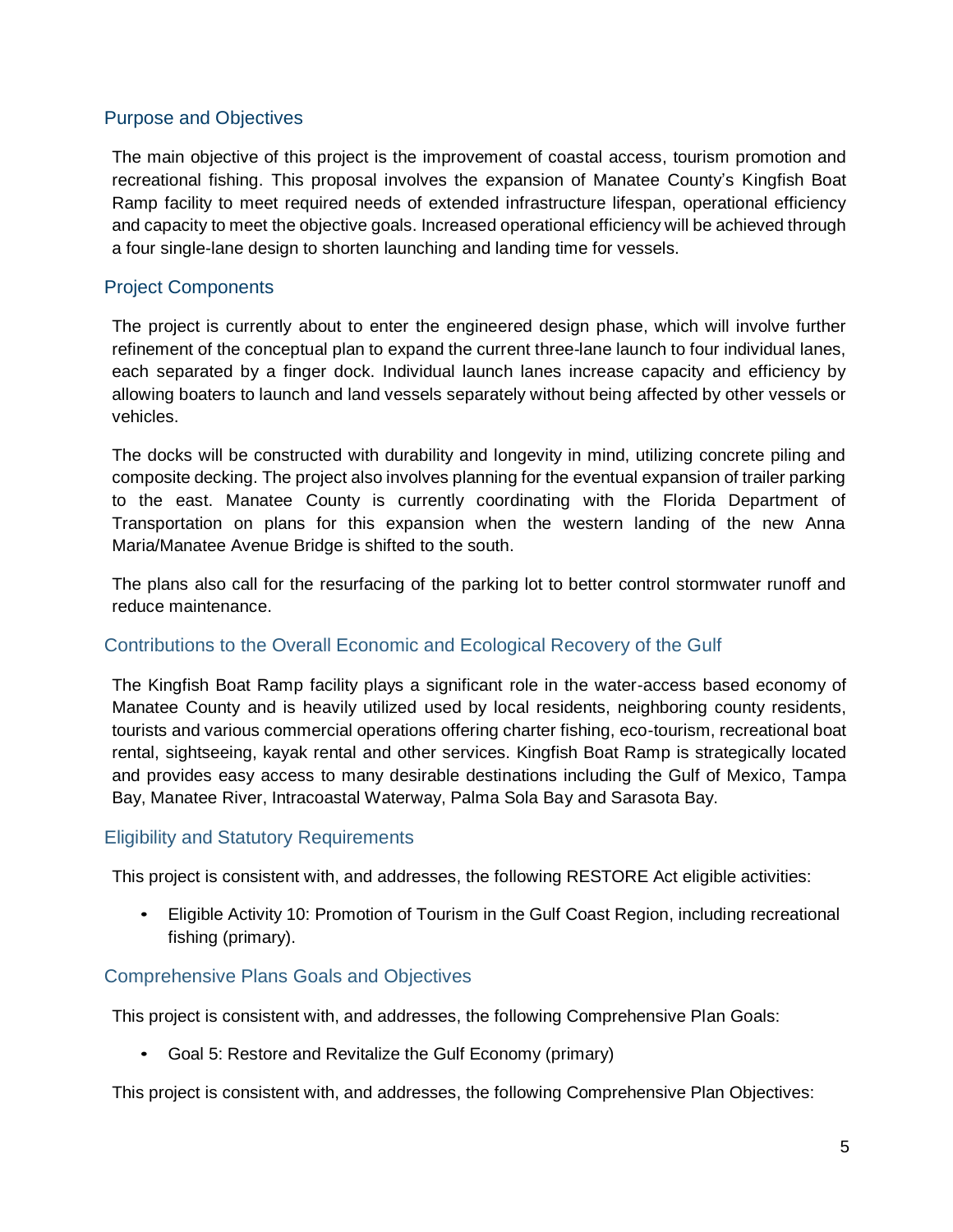• Objective 8: Restore, Diversify, and Revitalize the Gulf Economy with Economic and Environmental Restoration Projects (primary)

#### Implementing Entities

Manatee County will be the sole implementing entity and grant sub-recipient responsible for the design, construction, and success monitoring of the project.

#### Best Available Science and Feasibility Assessment

As discussed, the Kingfish Boat Ramp facility has existed since the 1960's as an extremely popular and heavily utilized public water access point.

A Best Available Science (BAS) review is required for programs and projects that would restore and protect the natural resources, ecosystems, fisheries, marine and wildlife habitats, beaches, coastal wetlands and economy of the Gulf Coast. The primary goal of this program is recreational use and tourism promotion; therefore, BAS is not applicable. Any impacts associated with the construction of recreational amenities will be addressed during regulatory permitting. This project is considered feasible with respect to the ability to: (1) secure necessary property agreements and permits (2) construct the proposed recreational improvements; and (3) operate and maintain the improved infrastructure over the long term.

#### Risks and Uncertainties

No significant risks or uncertainties have been identified that would preclude conducting the project. Coastal park and recreational amenities are at risk for damage by tropical storms and sea-level rise; however, the proposed recreational improvements will consider coastal storm hazards as appropriate.

#### Success Criteria and Monitoring

As this project addresses improvement of boater access to both the internal waterways of Manatee County and the Gulf of Mexico, success criteria will be developed for the following:

• Recreational amenities improved

In the project grant request, a monitoring plan to document, describe and quantify the improvement will be provided with the as-built drawings.

#### Project Milestones and Schedule

| <b>MILESTONE</b>                 | <b>YEARS FROM SEP APPROVAL</b> |  |  |  |  |  |  |  |  |  |  |  |                                          |  |  |  |
|----------------------------------|--------------------------------|--|--|--|--|--|--|--|--|--|--|--|------------------------------------------|--|--|--|
|                                  |                                |  |  |  |  |  |  |  |  |  |  |  | $1$ 2 3 4 5 6 7 8 9 10 11 12 13 14 15 16 |  |  |  |
| Engineering, Design & Permitting |                                |  |  |  |  |  |  |  |  |  |  |  |                                          |  |  |  |
| Construction                     |                                |  |  |  |  |  |  |  |  |  |  |  |                                          |  |  |  |
| <b>Success Monitoring</b>        |                                |  |  |  |  |  |  |  |  |  |  |  |                                          |  |  |  |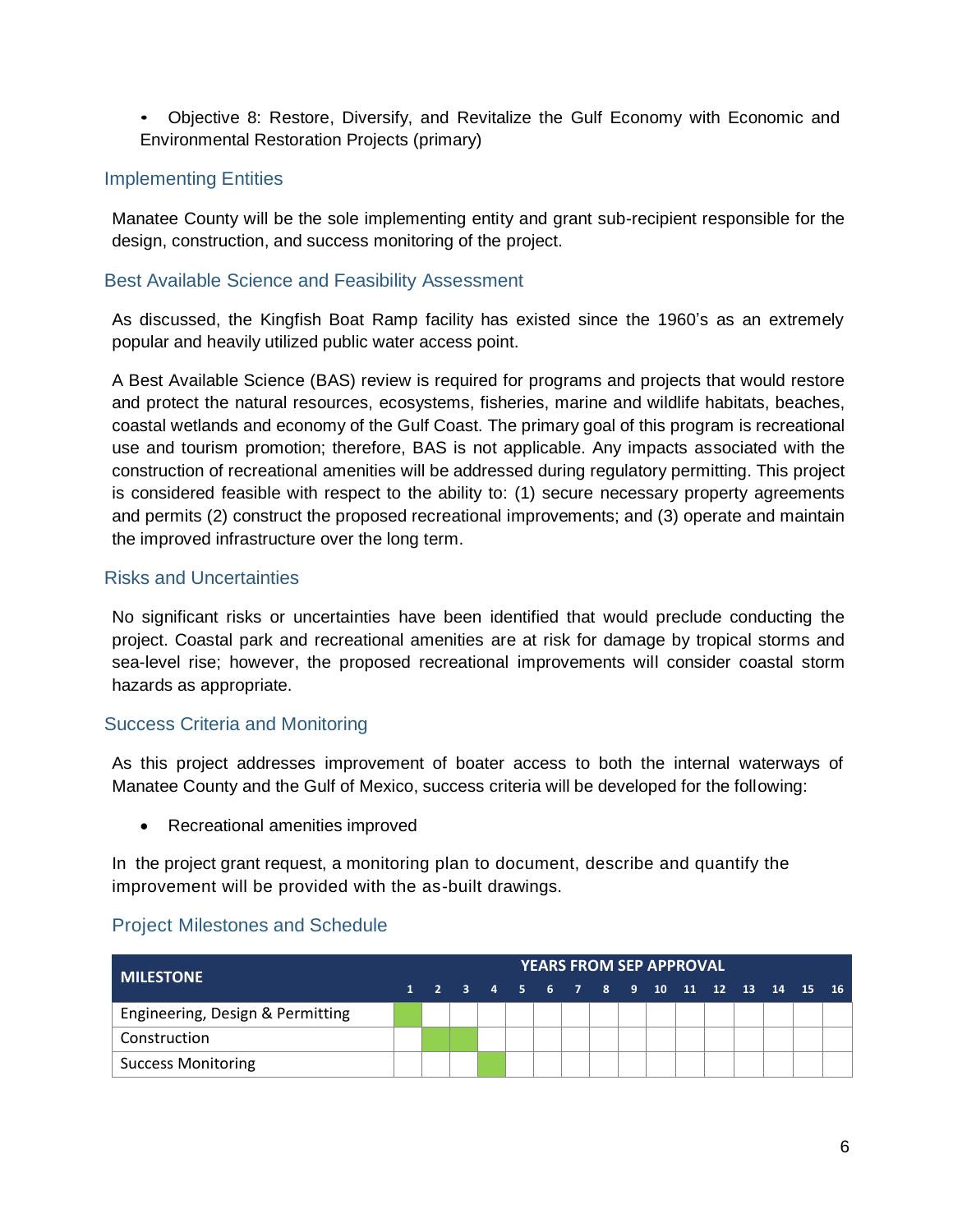#### Budget and Funding Sources

Manatee County has developed a preliminary cost estimate for this project of \$4,500,000. Manatee County is committed to allocating \$4,500,000 of its share of the Florida Spill Impact Component to this project.

Engineering, design and permitting costs will be funded by the County's Florida Boating Improvement Program (FBIP), which results from the collection of vessel registration fees. The total costs of these efforts are not yet known, but no Pot 3 funding will be requested for planning costs.

| <b>MILESTONE</b>                                | <b>ESTIMATED TOTAL</b>         | <b>ESTIMATED POT 3</b> |  |  |  |  |  |  |  |  |
|-------------------------------------------------|--------------------------------|------------------------|--|--|--|--|--|--|--|--|
|                                                 | <b>DOLLARS</b>                 | <b>ALLOCATION</b>      |  |  |  |  |  |  |  |  |
| <b>Planning Subtotal</b>                        | \$0                            | \$0                    |  |  |  |  |  |  |  |  |
| Engineering, Design & Permitting                | \$0                            | \$0                    |  |  |  |  |  |  |  |  |
| Construction                                    | \$0                            | \$4,500,000            |  |  |  |  |  |  |  |  |
| <b>Implementation Subtotal</b>                  | \$0                            | \$4,500,000            |  |  |  |  |  |  |  |  |
| <b>Success Monitoring</b>                       | \$0                            | \$0                    |  |  |  |  |  |  |  |  |
| <b>Total Cost</b>                               | \$0                            | \$4,500,000            |  |  |  |  |  |  |  |  |
| <b>COMMITTED FUNDING SOURCES</b>                |                                |                        |  |  |  |  |  |  |  |  |
| Spill Impact Component                          |                                | \$4,500,000            |  |  |  |  |  |  |  |  |
| <b>Direct Component</b>                         |                                | \$0                    |  |  |  |  |  |  |  |  |
| Other grants or co-funding                      |                                | \$0                    |  |  |  |  |  |  |  |  |
| Other County funds                              |                                | \$0                    |  |  |  |  |  |  |  |  |
|                                                 | <b>Total Committed Funding</b> | \$4,500,000            |  |  |  |  |  |  |  |  |
|                                                 | <b>Budget Shortfall</b>        | \$0                    |  |  |  |  |  |  |  |  |
| POTENTIAL LEVERAGED FUNDING SOURCES             |                                |                        |  |  |  |  |  |  |  |  |
| S.45 Florida Boating Improvement Program (FBIP) |                                |                        |  |  |  |  |  |  |  |  |
| S.49 Sport Fish Restoration Program             |                                |                        |  |  |  |  |  |  |  |  |

### Implementation

The newly proposed SEP project 18-10 Kingfish Boat Ramp is expected to proceed with implementation beginning in 2019. Project 18-3 Preserve Management Plans (\$280,000) and project 18-8 Coastal Watershed Management Plans (\$1.3M) are being withdrawn from the SEP to allow for sufficient funding. Additionally, Spill Impact Component funding requests for several projects in the original SEP have been revised to lower amounts to accommodate the Kingfish Boat Ramp project. The projects with reduced Spill Impact Component funding requests include:

- Manatee River Oyster Restoration Project 18-1
- Portosueno Park Living Shoreline 18-2
- Coastal Preserve Trail and Boardwalk Enhancements 18-7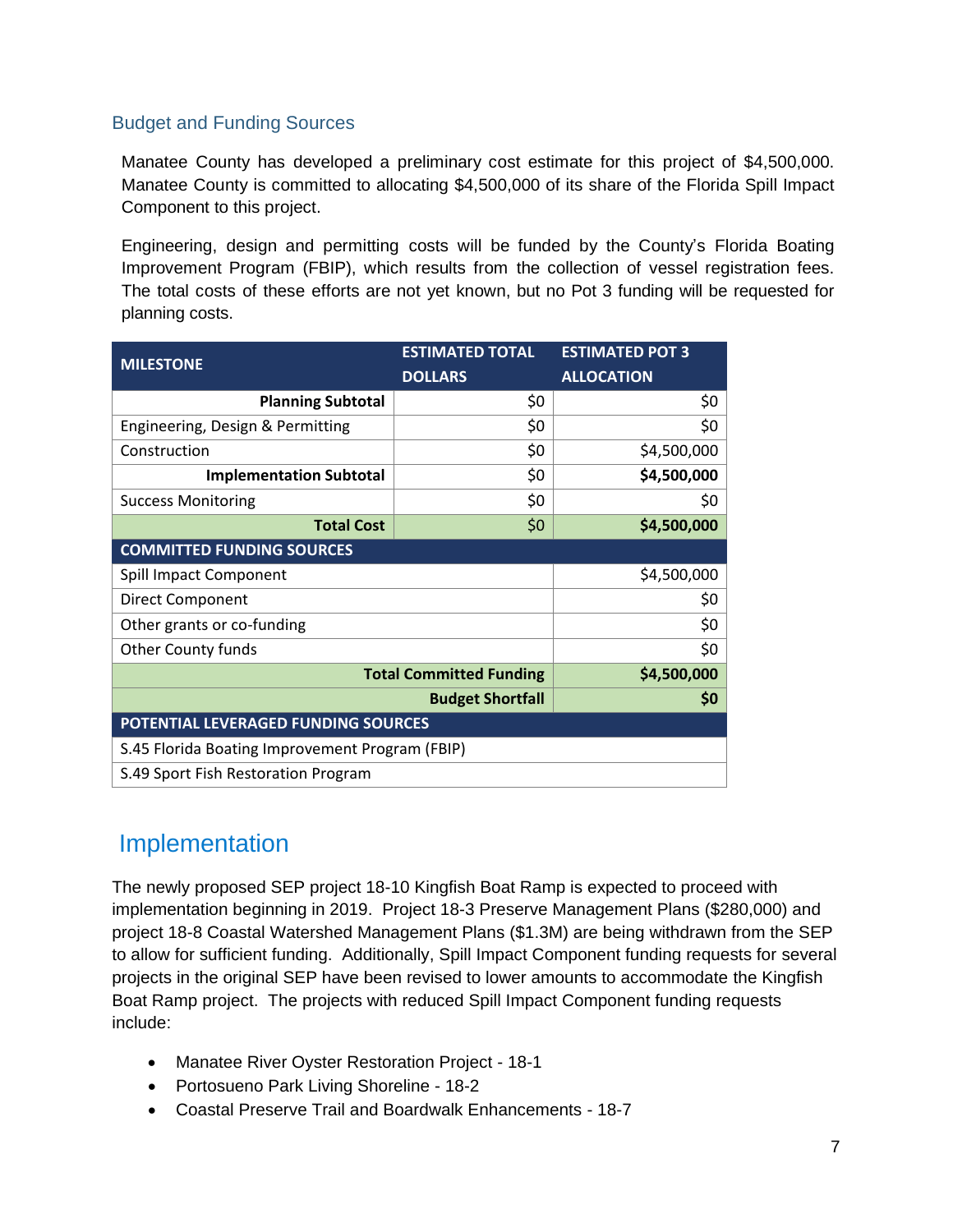Urban Park Stormwater Improvements - GT Bray Park - 18-9

The reduced costs among these four projects collectively amounts to about \$3.1M. These cost reductions result from increased leveraged funds expected from other sources; it is not expected that the scope of any of those four projects will be reduced.

The complete changes in funding amounts and estimated timing are provided in the following table for Manatee County projects with altered funding amounts or timing.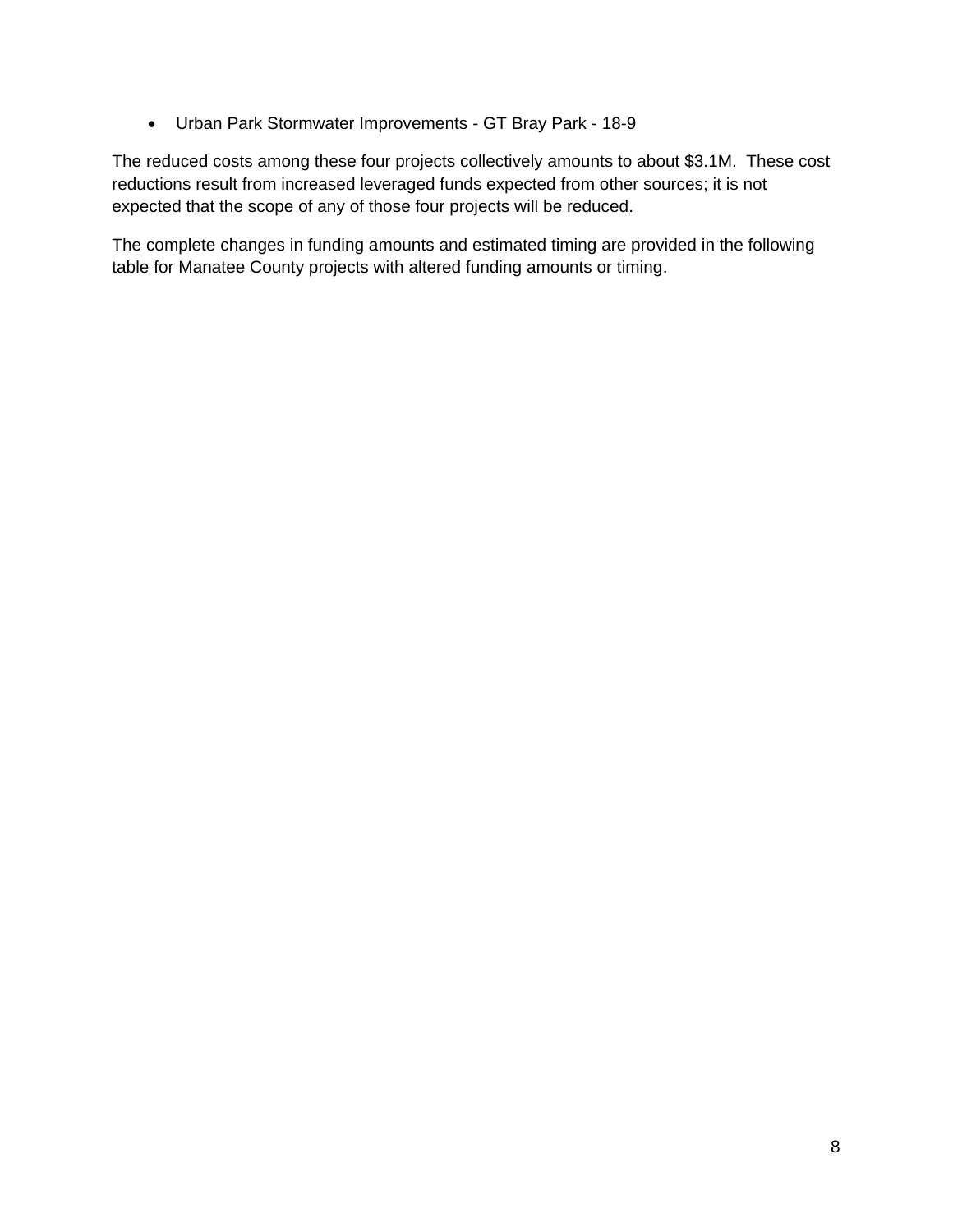|                                                                                          |        |                |                |                |                          |        |                | YEARS FROM SEP APPROVAL |              |                   |                    |                 |                 |                 |                 |                 |                    |                     |
|------------------------------------------------------------------------------------------|--------|----------------|----------------|----------------|--------------------------|--------|----------------|-------------------------|--------------|-------------------|--------------------|-----------------|-----------------|-----------------|-----------------|-----------------|--------------------|---------------------|
|                                                                                          | 2019   | 2020           | 2021           | 2022           | 2023                     | 2024   | 2025           | 2026                    | 2027         | 2028              | 2029               | 2030            | 2031            | 2032            | 2033            | 2034            | <b>REVISED SEP</b> | <b>Original SEP</b> |
|                                                                                          | -1     | $\overline{2}$ | $\overline{3}$ | $\overline{4}$ | $\overline{\phantom{a}}$ | 6      | $\overline{7}$ | 8                       | $\mathbf{q}$ | 10                | 11                 | 12              | 13              | 14              | 15              | 16              | project total      | project total       |
| Total Allocation \$12,660,000                                                            |        |                |                |                |                          |        |                |                         |              |                   |                    |                 |                 |                 |                 |                 |                    |                     |
| Kingfish Boat Ramp (\$4.5M) - 18-10                                                      |        |                |                |                |                          |        |                |                         |              |                   |                    |                 |                 |                 |                 |                 |                    |                     |
| Engineering, Design & Permitting (local<br>funding)                                      |        |                |                |                |                          |        |                |                         |              |                   |                    |                 |                 |                 |                 |                 |                    |                     |
| Construction                                                                             |        | 4,500,000      |                |                |                          |        |                |                         |              |                   |                    |                 |                 |                 |                 |                 |                    |                     |
| Success Monitoring (local funding)                                                       |        |                |                |                |                          |        |                |                         |              |                   |                    |                 |                 |                 |                 |                 | 4,500,000 NA       |                     |
| Palmetto Green Bridge Fishing Pier                                                       |        |                |                |                |                          |        |                |                         |              |                   |                    |                 |                 |                 |                 |                 |                    |                     |
| Replacement - 18-5                                                                       |        |                |                |                |                          |        |                |                         |              |                   |                    |                 |                 |                 |                 |                 |                    |                     |
| Preliminary Design (local funding)                                                       |        |                |                |                |                          |        |                |                         |              |                   |                    |                 |                 |                 |                 |                 |                    |                     |
|                                                                                          |        |                |                |                |                          |        |                |                         |              |                   |                    |                 |                 |                 |                 |                 |                    |                     |
| Final Design and Permitting (local funding)<br>Demolition of the old bridge              |        |                |                |                | 1,950,000                |        |                |                         |              |                   |                    |                 |                 |                 |                 |                 |                    |                     |
| Construction                                                                             |        |                |                |                | 1,156,698                |        |                |                         |              |                   |                    |                 |                 |                 |                 |                 |                    |                     |
| Monitoring                                                                               |        |                |                |                |                          |        | 25,000         | 25,000                  |              |                   |                    |                 |                 |                 |                 |                 | $3,156,698$ \$     | 3,000,000           |
| <b>Applied Research for Shellfish</b>                                                    |        |                |                |                |                          |        |                |                         |              |                   |                    |                 |                 |                 |                 |                 |                    |                     |
| Aquaculture - 18-6                                                                       |        |                |                |                |                          |        |                |                         |              |                   |                    |                 |                 |                 |                 |                 |                    |                     |
| Planning and research priorities                                                         |        |                |                |                |                          |        |                |                         |              |                   |                    |                 |                 |                 |                 |                 |                    |                     |
| Design experiments                                                                       |        |                | 100,000        |                |                          |        |                |                         |              |                   |                    |                 |                 |                 |                 |                 |                    |                     |
| Collect and anlyze data                                                                  |        |                | 50,000         | 50,000         |                          |        |                |                         |              |                   |                    |                 |                 |                 |                 |                 |                    |                     |
| Technology transfer<br>Monitoring                                                        |        |                |                | 25,000         | 25,000<br>25,000         | 25,000 |                |                         |              |                   |                    |                 |                 |                 |                 |                 | 300,000 \$         | 300,000             |
|                                                                                          |        |                |                |                |                          |        |                |                         |              |                   |                    |                 |                 |                 |                 |                 |                    |                     |
|                                                                                          |        |                |                |                |                          |        |                |                         |              |                   |                    |                 |                 |                 |                 |                 |                    |                     |
| Portosueno Park Living Shoreline - 18-2                                                  |        | 30,000         |                |                |                          |        |                |                         |              |                   |                    |                 |                 |                 |                 |                 |                    |                     |
| <b>Preliminary Design</b><br><b>Final Design and Permitting</b>                          |        |                | 45,000         | 45,000         |                          |        |                |                         |              |                   |                    |                 |                 |                 |                 |                 |                    |                     |
| Construction                                                                             |        |                |                | 530,000        |                          |        |                |                         |              |                   |                    |                 |                 |                 |                 |                 |                    |                     |
| Monitoring                                                                               |        |                |                |                |                          |        |                |                         |              |                   |                    |                 |                 |                 |                 |                 | 650,000 \$         | 1,300,000           |
| <b>Manatee River Oyster Restoration</b>                                                  |        |                |                |                |                          |        |                |                         |              |                   |                    |                 |                 |                 |                 |                 |                    |                     |
| Project - 18-1                                                                           |        |                |                |                |                          |        |                |                         |              |                   |                    |                 |                 |                 |                 |                 |                    |                     |
| Preliminary Design                                                                       | 20,000 |                |                |                |                          |        |                |                         | 214,545      |                   |                    |                 |                 |                 |                 |                 |                    |                     |
| <b>Final Design and Permitting</b>                                                       | 60,000 |                |                |                |                          |        |                |                         |              | 114,545           | 114,545            |                 |                 |                 |                 |                 |                    |                     |
| Construction - restoration/barge shelling                                                |        |                |                |                |                          |        |                |                         |              |                   |                    | 300,000         | 235,000         | 235,000         | 250,000         | 250,000         |                    |                     |
| Monitoring                                                                               |        |                |                |                |                          |        |                |                         |              | 15,000            | 15,000             | 15,000          | 15,000          | 15,000          | 15,000          | 15,000          | 1,898,635          | 2,628,090           |
| Artificial Reef Program-                                                                 |        |                |                |                |                          |        |                |                         |              |                   |                    |                 |                 |                 |                 |                 |                    |                     |
| Borden Reef - 18-4                                                                       |        |                |                |                |                          |        |                |                         |              |                   |                    |                 |                 |                 |                 |                 |                    |                     |
|                                                                                          |        |                |                |                |                          |        |                |                         |              |                   |                    |                 |                 |                 |                 |                 |                    |                     |
| Collect, prepare, and stage reef materials<br>Transport material to permitted reef sites |        |                |                |                |                          |        |                |                         | 75,000       | 75,000<br>732,500 | 200,000<br>200,000 |                 |                 |                 |                 |                 |                    |                     |
| Monitoring                                                                               |        |                |                |                |                          |        |                |                         |              | 12,500            | 12,500             | 12,500          |                 |                 |                 |                 | $1,320,000$ \$     | 1,320,000           |
|                                                                                          |        |                |                |                |                          |        |                |                         |              |                   |                    |                 |                 |                 |                 |                 |                    |                     |
|                                                                                          |        |                |                |                |                          |        |                |                         |              |                   |                    |                 |                 |                 |                 |                 |                    |                     |
| <b>Coastal Preserve Trail and Boardwalk</b>                                              |        |                |                |                |                          |        |                |                         |              |                   |                    |                 |                 |                 |                 |                 |                    |                     |
| Enhancements - 18-7                                                                      |        |                |                |                |                          |        |                |                         |              |                   |                    |                 |                 |                 |                 |                 |                    |                     |
| <b>Preliminary Design</b>                                                                |        |                |                |                |                          |        |                |                         | 60,000       |                   |                    |                 |                 |                 |                 |                 |                    |                     |
| <b>Final Design and Permitting</b>                                                       |        |                |                |                |                          |        |                |                         |              | 50,000            | 50,000             | 60,917<br>3,150 | 30,000<br>3,150 | 30,000<br>3,150 | 30,000<br>3,150 | 30,000<br>3,150 | 356,667 \$         | 956,667             |
| Construction<br>Monitoring                                                               |        |                |                |                |                          |        |                |                         |              |                   |                    |                 |                 |                 |                 |                 |                    |                     |
|                                                                                          |        |                |                |                |                          |        |                |                         |              |                   |                    |                 |                 |                 |                 |                 |                    |                     |
| Urban Park Stormwater Improvements -                                                     |        |                |                |                |                          |        |                |                         |              |                   |                    |                 |                 |                 |                 |                 |                    |                     |
| GT Bray Park - 18-9                                                                      |        |                |                |                |                          |        |                |                         |              |                   |                    |                 |                 |                 |                 |                 |                    |                     |
| Feasibility study and prliminary design                                                  |        |                |                |                |                          |        |                |                         |              |                   |                    | 200,000         |                 |                 |                 |                 |                    |                     |
| <b>Final Design and Permitting</b>                                                       |        |                |                |                |                          |        |                |                         |              |                   |                    |                 | 25,500          | 25,500          | 25,500          | 25,500          |                    |                     |
| Construciton                                                                             |        |                |                |                |                          |        |                |                         |              |                   |                    |                 |                 | 42,000          | 42,000          | 42,000          |                    |                     |
| Monitoring                                                                               |        |                |                |                |                          |        |                |                         |              |                   |                    |                 |                 |                 | 25,000          | 25,000          | 478,000 \$         | 1,600,000           |
|                                                                                          |        |                |                |                |                          |        |                |                         |              |                   |                    |                 |                 |                 |                 |                 |                    |                     |
| Revised cumulative 4 year totals<br>Original SEP 4 year totals                           |        |                |                | 5,455,000      |                          |        |                | 8,686,698               |              |                   |                    | 11,219,400      |                 |                 |                 | 12,660,000      | 12,660,000 \$      | 12,660,000          |
|                                                                                          |        |                |                | 4,433,253      |                          |        |                | 8,296,982               |              |                   |                    | 10,360,047      |                 |                 |                 | 12,660,000      |                    |                     |
| Projects not funded using Pot 3                                                          |        |                |                |                |                          |        |                |                         |              |                   |                    |                 |                 |                 |                 |                 |                    |                     |
| allocations                                                                              |        |                |                |                |                          |        |                |                         |              |                   |                    |                 |                 |                 |                 |                 |                    |                     |
| Preserve Management Plans (\$280k) - 18-                                                 |        |                |                |                |                          |        |                |                         |              |                   |                    |                 |                 |                 |                 |                 |                    |                     |
|                                                                                          |        |                |                |                |                          |        |                |                         |              |                   |                    |                 |                 |                 |                 |                 |                    | 280,000             |
| Coastal Watershed Management Plans                                                       |        |                |                |                |                          |        |                |                         |              |                   |                    |                 |                 |                 |                 |                 |                    |                     |
| $($1.2M) - 18-8$                                                                         |        |                |                |                |                          |        |                |                         |              |                   |                    |                 |                 |                 |                 |                 |                    | 1,275,243           |
|                                                                                          |        |                |                |                |                          |        |                |                         |              |                   |                    |                 |                 |                 |                 |                 |                    |                     |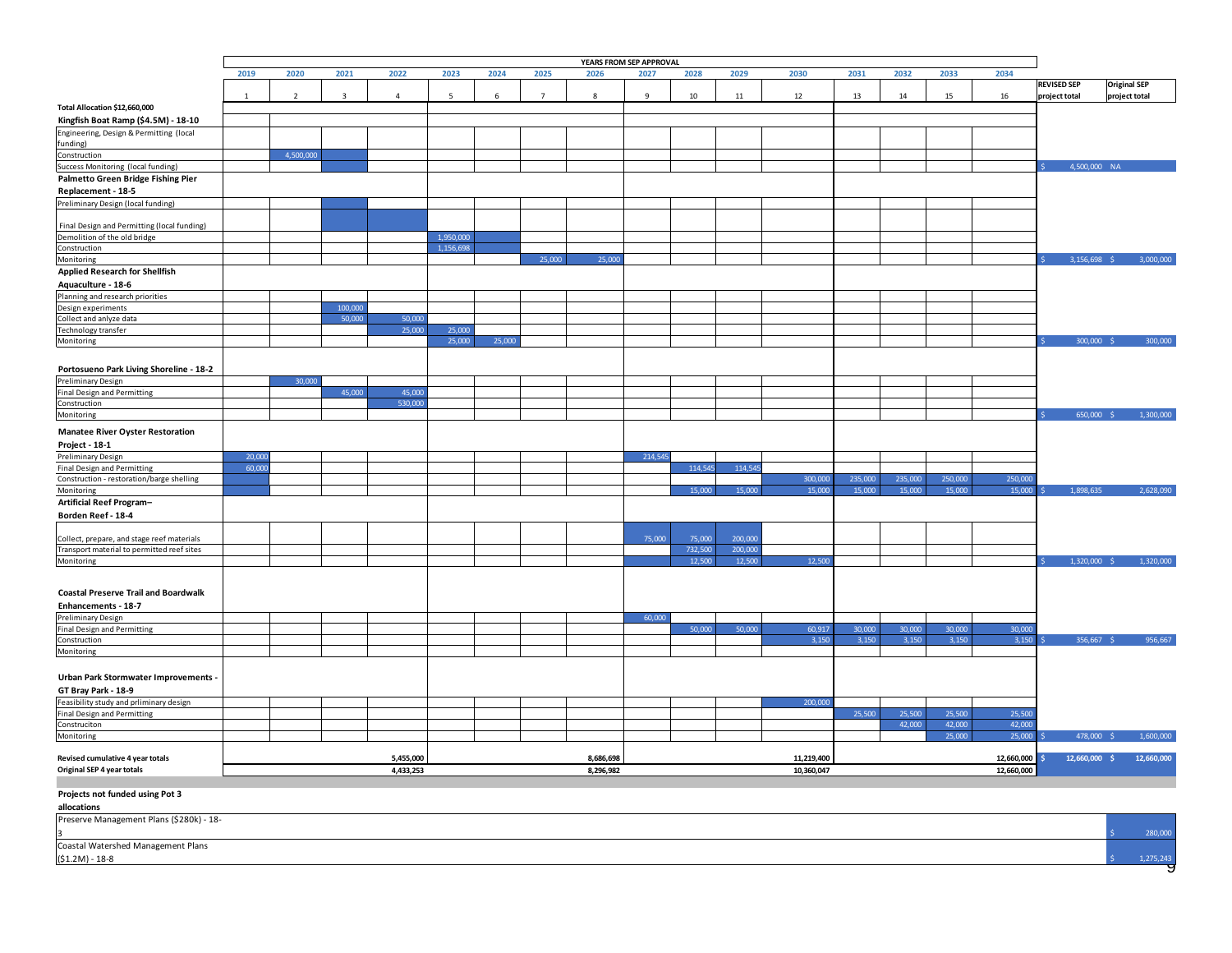## Summary of Projects, Programs, and Activities

An updated project summary table and project sequencing table are also included.

#### **Project Summary Table Legend**

#### **RESTORE ACT ELIGIBLE ACTIVITIES**

**1.** Restoration and protection of the natural resources, ecosystems, fisheries, marine and wildlife habitats, beaches, and coastal wetlands of the Gulf Coast region

**2.** Mitigation of damage to fish, wildlife, and natural resources

**3.** Implementation of a federally-approved marine, coastal, or comprehensive conservation management plan, including fisheries monitoring

**4.** Workforce development and job creation

**5.** Improvements to or on State parks located in coastal areas affected by the Deepwater Horizon oil spill

**6.** Infrastructure projects benefiting the economy or ecological resources, including port infrastructure

- **7.** Coastal flood protection and related infrastructure
- **8.** Planning assistance

**9.** Administrative costs of complying with the RESTORE Act

**10.** Promotion of tourism in the Gulf Coast region, including recreational fishing

**11.** Promotion of the consumption of seafood harvested from the Gulf Coast region

#### **COUNCIL GOALS**

**1. Restore and Conserve Habitat:** Restore and conserve the health, diversity, and resilience of key coastal, estuarine, and marine habitats.

**2. Restore Water Quality and Quantity:** Restore and protect the water quality and quantity of the Gulf Coast region's fresh, estuarine, and marine waters.

**3. Replenish and Protect Living Coastal and Marine Resources:** Restore and protect healthy, diverse, and sustainable living coastal and marine resources.

**4. Enhance Community Resilience:** Build upon and sustain communities with capacity to adapt to short- and long-term changes.

**5. Restore and Revitalize the Gulf Economy:** Enhance the sustainability and resiliency of the Gulf economy.

#### **COUNCIL OBJECTIVES**

**1. Restore, Enhance, and Protect Habitats:** Restore, enhance, and protect the extent, functionality, resiliency, and sustainability of coastal, freshwater, estuarine, wildlife, and marine habitats. These include barrier islands, beaches, dunes, coastal wetlands, coastal forests, pine savannahs, coastal prairies, submerged aquatic vegetation, oyster reefs, and shallow and deepwater corals.

**2. Restore, Improve, and Protect Water Resources:** Restore, improve, and protect the Gulf Coast region's fresh, estuarine, and marine water resources by reducing or treating nutrient and pollutant loading; and improving the management of freshwater flows, discharges to, and withdrawals from critical systems.

**3. Protect and Restore Living Coastal and Marine Resources:** Restore and protect healthy, diverse, and sustainable living coastal and marine resources including finfish, shellfish, birds, mammals, reptiles, coral, and deep benthic communities.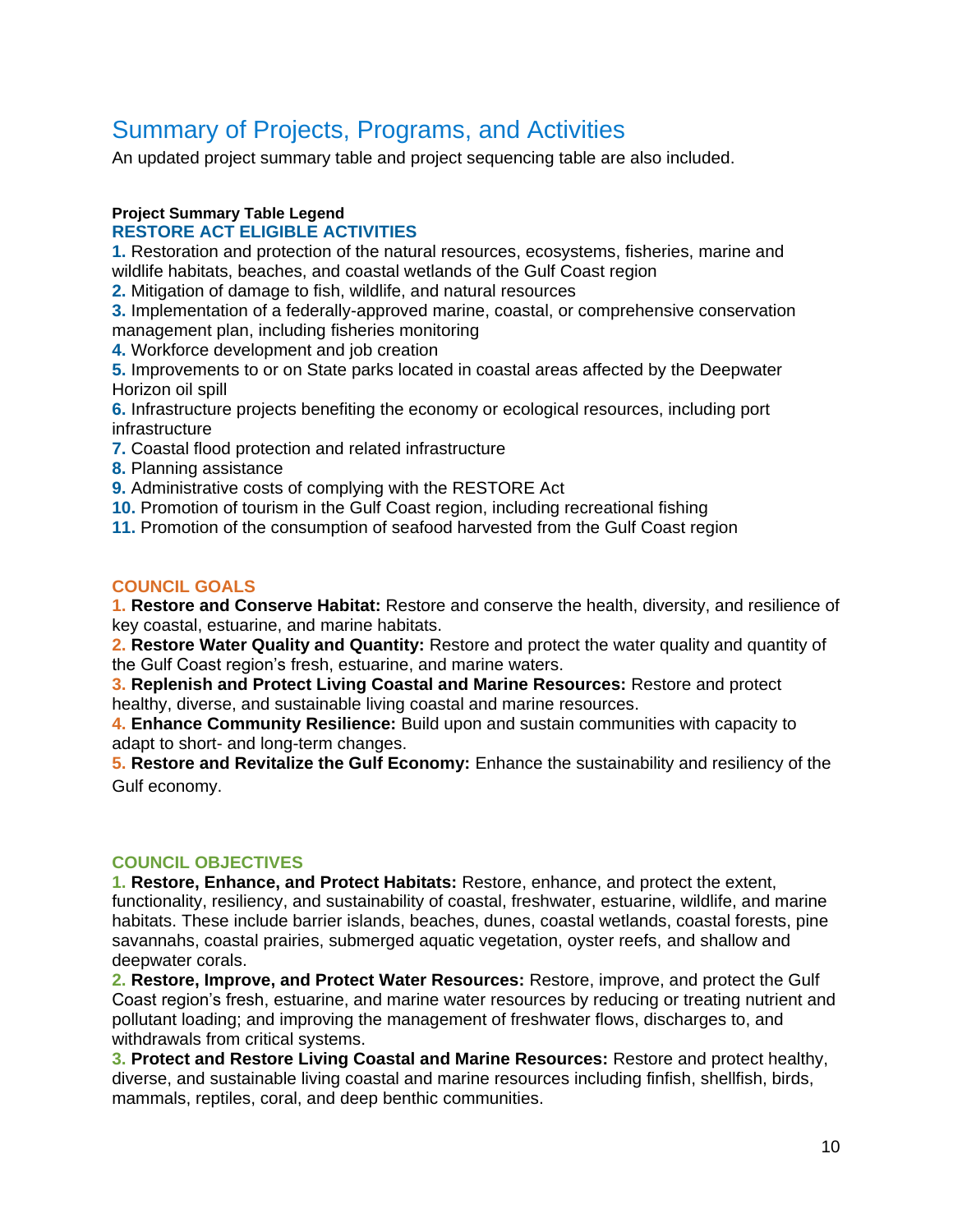**4. Restore and Enhance Natural Processes and Shorelines:** Restore and enhance ecosystem resilience, sustainability, and natural defenses through the restoration of natural coastal, estuarine, and riverine processes, and/or the restoration of natural shorelines.

**5. Promote Community Resilience:** Build and sustain Gulf Coast communities' capacity to adapt to short-and long-term natural and man-made hazards, particularly increased flood risks associated with sea-level rise and environmental stressors. Promote ecosystem restoration that enhances community resilience through the re-establishment of non-structural, natural buffers against storms and flooding.

**6. Promote Natural Resource Stewardship and Environmental Education:** Promote and enhance natural resource stewardship efforts that include formal and informal educational opportunities, professional development and training, communication, and other actions for all ages.

**7. Improve Science-Based Decision-Making Processes:** Improve science-based decisionmaking processes used by the Council.

#### **CONSORTIUM OBJECTIVE**

**8. Restore, Diversify, and Revitalize the Gulf Economy with Economic and Environmental Restoration Projects**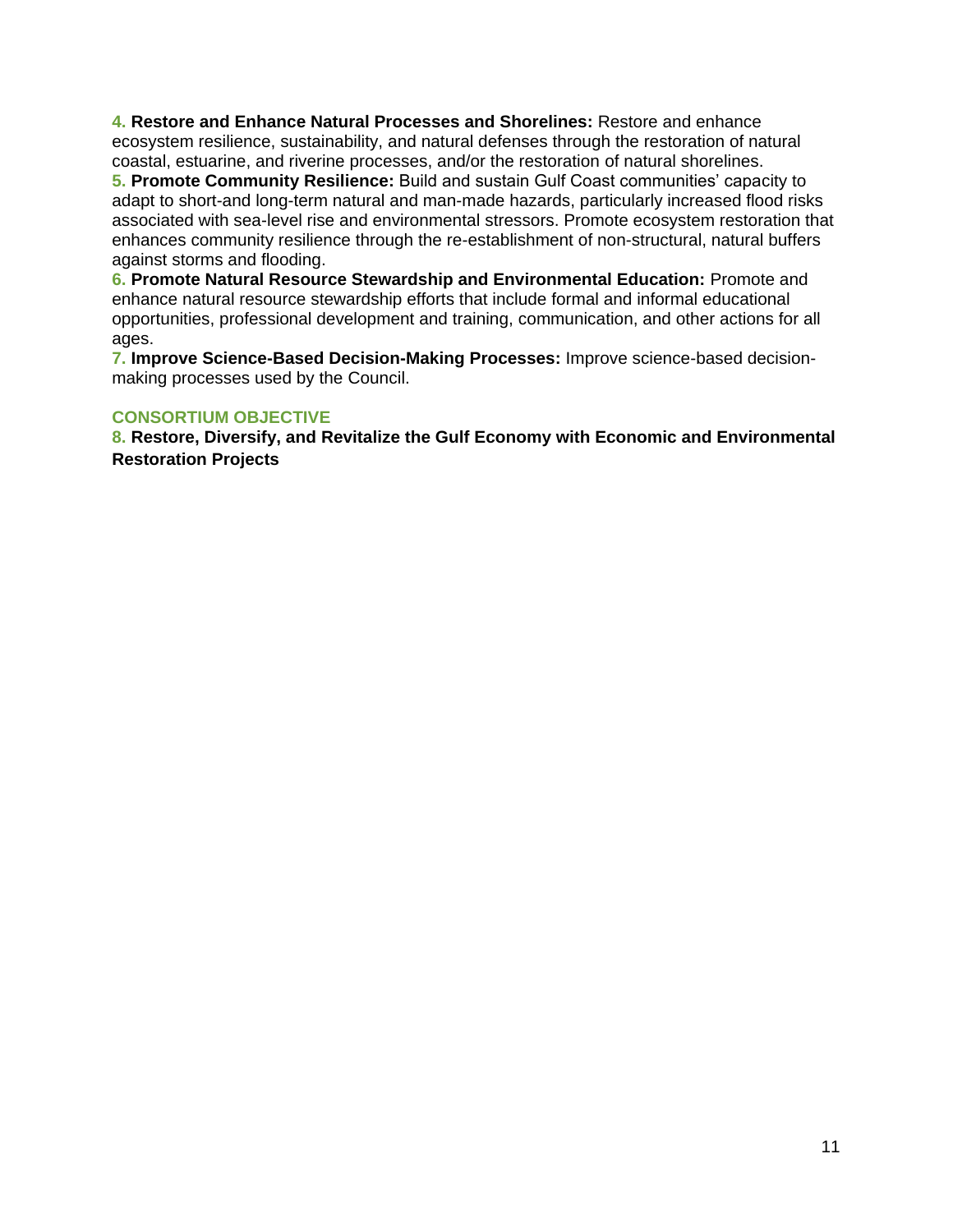Project Summary Table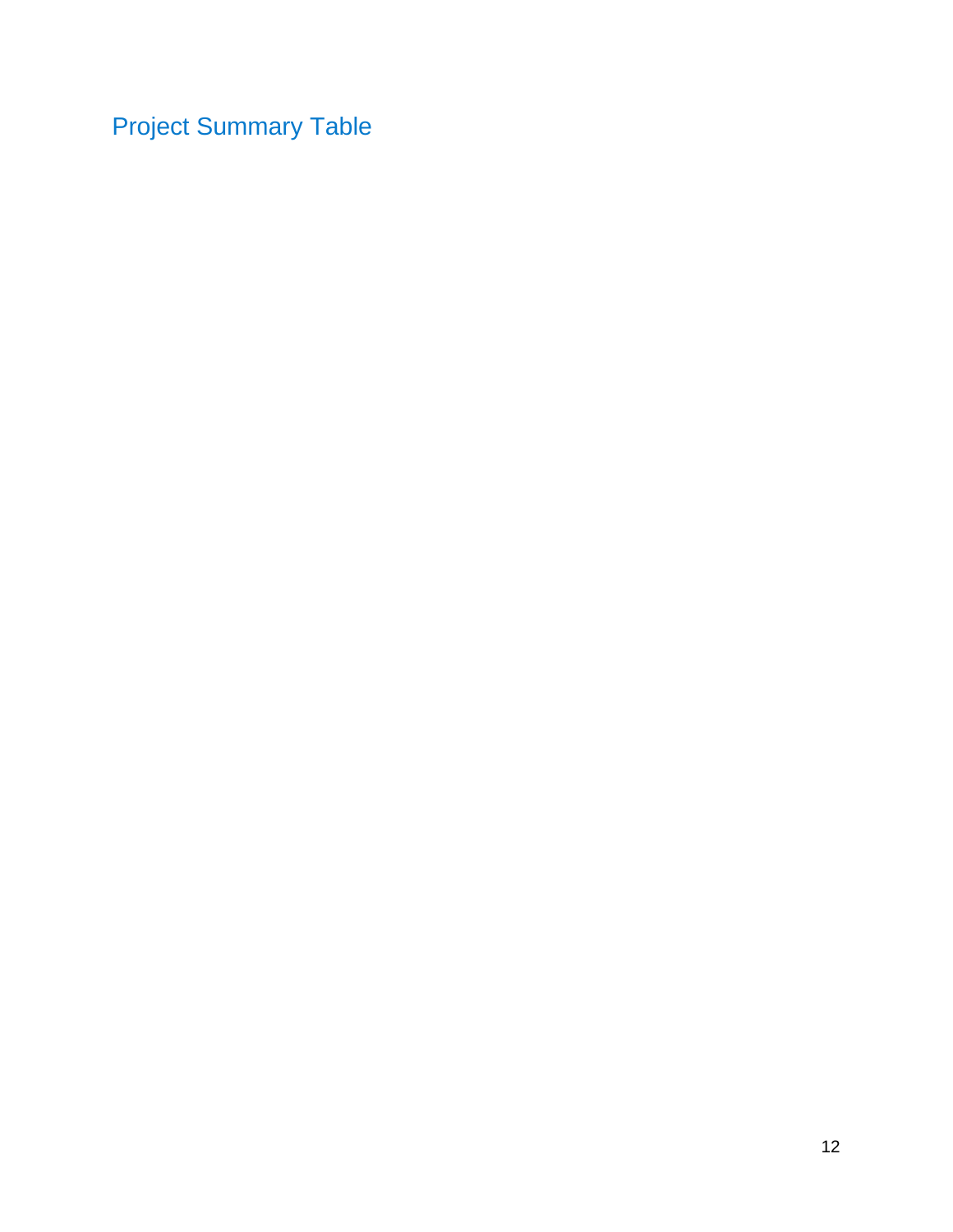| County       | <b>State</b> | <b>Project Number</b> | <b>Project Name</b>                                        | Primary<br>Eligible<br><b>Activity #</b> | Primary<br><b>Council Goal Council</b><br># | Primary<br>Objective #  | <b>FDEP Project Type</b>        | Stage of<br>Development | <b>Total Project</b><br>Cost | <b>Spill Impact</b><br>Component<br>Request | <b>Total</b><br>Committed<br><b>Funding</b> | Infrastructure<br>Cost |
|--------------|--------------|-----------------------|------------------------------------------------------------|------------------------------------------|---------------------------------------------|-------------------------|---------------------------------|-------------------------|------------------------------|---------------------------------------------|---------------------------------------------|------------------------|
| Escambia     | <b>FL</b>    | $1 - 1$               | Bayou Chico Contaminated Sediment Remediation Project      | $\mathbf{1}$                             | $\overline{2}$                              | $\overline{2}$          | <b>Habitat Restoration</b>      | Feasibility             | 22,600,000                   | 12,660,000                                  | 13,795,510                                  | $\mathbf{0}$           |
| Santa Rosa   | <b>FL</b>    | $2 - 1$               | Santa Rosa Sound Water Quality Improvement Program         | $\mathbf{1}$                             | $\overline{2}$                              | $\overline{2}$          | Water Quality/Quantity          | Feasibility             | 45,845,070                   | 12,660,000                                  | 12,660,000                                  | $\Omega$               |
| Okaloosa     | <b>FL</b>    | $3 - 1$               | Coastal Stormwater Retrofit Program                        | $\mathbf{1}$                             | $\overline{2}$                              | $\overline{2}$          | Water Quality/Quantity          | Feasibility             | 6,460,000                    | 4,700,000                                   | 5,000,000                                   | $\Omega$               |
| Okaloosa     | FL.          | $3 - 2$               | Offshore Fish Aggregating Devices                          | 10                                       | -5                                          | 8                       | Living Resources                | Feasibility             | 580,000                      | 500,000                                     | 580,000                                     | $\Omega$               |
| Okaloosa     | FL.          | $3 - 3$               | Choctawhatchee Bay Estuary Program                         | Ŕ                                        | $\overline{2}$                              | $\overline{2}$          | Water Quality/Quantity          | Planning                | 3,800,000                    | 1,000,000                                   | 2,250,000                                   | $\Omega$               |
| Okaloosa     | FL.          | $3 - 4$               | Shoal River Headwaters Protection Program                  | 6                                        | $\overline{2}$                              | $\overline{2}$          | Water Quality/Quantity          | Planning                | 6,820,000                    | 5,550,000                                   | 6,820,000                                   | 6,820,000              |
| Okaloosa     | FL.          | $3 - 5$               | Veterans Park Living Shoreline                             | $\mathbf{1}$                             | $\mathbf{1}$                                | $\overline{4}$          | <b>Habitat Restoration</b>      | Design & Permitting     | 4,000,000                    | 910,000                                     | 1,060,000                                   | $\Omega$               |
| Walton       | FL.          | $4 - 1$               | Choctawhatchee Bay Septic to Sewer Conversion              | $\mathbf{1}$                             | $\overline{2}$                              | $\overline{2}$          | Water Quality/Quantity          | Feasibility             | 14,252,925                   | 12,660,000                                  | 12,660,000                                  | $\Omega$               |
| Bay          | FL           | $5 - 1$               | North Bay Water Quality Improvement Program                | $\mathbf{1}$                             | $\overline{2}$                              | $\overline{2}$          | Water Quality/Quantity          | Design & Permitting     | 12,060,000                   | 6,500,000                                   | 7,500,000                                   | $\mathbf{0}$           |
| Bay          | <b>FL</b>    | $5 - 2$               | St. Andrew Bay Stormwater Improvement Program              | $\mathbf{1}$                             | $\overline{2}$                              | $\overline{2}$          | Water Quality/Quantity          | Feasibility             | 14,900,000                   | 6,160,000                                   | 6,510,000                                   | 0                      |
| Gulf         | <b>FL</b>    | $6 - 1$               | St. Joseph Bay/Chipola River Sewer Improvement Program     | $\mathbf{1}$                             | $\overline{2}$                              | $\overline{2}$          | Water Quality/Quantity          | Feasibility             | 15,750,000                   | 7,000,000                                   | 9,000,000                                   | $\mathbf 0$            |
| Gulf         | <b>FL</b>    | $6 - 2$               | Coastal Erosion Control Project                            | $\overline{7}$                           | $\overline{4}$                              | -5                      | <b>Community Resilience</b>     | Feasibility             | 6,000,000                    | 3,000,000                                   | 3,000,000                                   | $\mathbf 0$            |
| Gulf         | FL.          | $6 - 3$               | Coastal Public Access Program - Gulf                       | 10                                       | $\overline{\mathbf{5}}$                     |                         | <b>Recreation/Public Access</b> | Planning                | 2,660,000                    | 2,660,000                                   | 2,660,000                                   | $\Omega$               |
| Franklin     | FL.          | $7 - 1$               | <b>Emergency Operations Center</b>                         | 6                                        | $\overline{4}$                              | -5                      | <b>Community Resilience</b>     | Planning                | 1,500,000                    | 1,000,000                                   | 1,000,000                                   | 1,000,000              |
| Franklin     | FL.          | $7 - 2$               | Apalachicola Bay Oyster Restoration                        | 1                                        | $\overline{\mathbf{3}}$                     | $\overline{\mathbf{3}}$ | <b>Living Resources</b>         | Planning                | 5,000,000                    | 5,000,000                                   | 5,000,000                                   |                        |
| Franklin     | <b>FL</b>    | $7 - 3$               | Apalachicola Bay Cooperative Dredging Program              | 6                                        | -5                                          | 8                       | <b>Community Resilience</b>     | Design & Permitting     | 6,660,000                    | 6,660,000                                   | 6,660,000                                   | 6,660,000              |
| Wakulla      | FL.          | $8 - 1$               | Wakulla Springshed Water Quality Protection Program        | $\mathbf{1}$                             | $\overline{2}$                              | $\overline{2}$          | Water Quality/Quantity          | Planning                | 8,040,570                    | 7,790,570                                   | 8,040,570                                   | $\Omega$               |
| Wakulla      | <b>FL</b>    | $8 - 2$               | Coastal Public Access Program - Wakulla                    | 10                                       | 5                                           | 8                       | <b>Recreation/Public Access</b> | Planning                | 4,244,000                    | 4,235,000                                   | 4,244,000                                   | $\mathbf 0$            |
| Wakulla      | FL           | $8 - 3$               | Artificial Reef and Oyster Habitat Enhancement             | 10                                       | $\overline{\mathbf{5}}$                     | R                       | <b>Living Resources</b>         | Planning                | 634,430                      | 634,430                                     | 634,430                                     | $\overline{0}$         |
| Jefferson    | FL           | $9 - 1$               | Wacissa River Springshed Protection Program                | 6                                        | $\overline{2}$                              | $\overline{2}$          | Water Quality/Quantity          | Feasibility             | 7,160,000                    | 7,160,000                                   | 7,160,000                                   | 7,160,000              |
| Jefferson    | FL           | $9 - 2$               | Wacissa River Park Improvement Program                     | 10                                       | $\overline{\mathbf{5}}$                     | <b>R</b>                | Land Acquisition                | Planning                | 2,000,000                    | 2,000,000                                   | 2,000,000                                   | $\Omega$               |
| Jefferson    | <b>FL</b>    | $9 - 3$               | Coastal Public Access Program - Jefferson                  | 10                                       | 5                                           | 8                       | <b>Recreation/Public Access</b> | Planning                | 3,500,000                    | 3,500,000                                   | 3,500,000                                   | $\mathbf 0$            |
| Taylor       | FL           | $10-1$                | Coastal Public Access Program - Taylor                     | 10 <sup>°</sup>                          | 5                                           |                         | <b>Recreation/Public Access</b> | Planning                | 12,660,000                   | 12,660,000                                  | 12,660,000                                  | $\Omega$               |
| Dixie        | <b>FL</b>    | $11 - 1$              | Horseshoe Beach Working Waterfront Project                 | 6                                        | 5                                           | 8                       | <b>Community Resilience</b>     | Planning                | 6,000,000                    | 3,000,000                                   | 3,000,000                                   | 3,000,000              |
| <b>Dixie</b> | <b>FL</b>    | $11-2$                | Shired Island Park Beach Nourishment and Living Shoreline  | $\mathbf{1}$                             | $\overline{3}$                              | $\overline{a}$          | <b>Habitat Restoration</b>      | Concept                 | 2,000,000                    | 2,000,000                                   | 2,000,000                                   | $\mathbf{0}$           |
| Dixie        | <b>FL</b>    | $11-3$                | Horseshoe Cove Oyster Restoration Project                  | $\mathbf{1}$                             | $\overline{\mathbf{3}}$                     | 3                       | <b>Living Resources</b>         | Concept                 | 1,000,000                    | 1,000,000                                   | 1,000,000                                   | $\mathbf 0$            |
| <b>Dixie</b> | FL.          | $11 - 4$              | Coastal Public Access Program - Dixie                      | 10                                       | $\overline{\mathbf{5}}$                     | 8                       | Recreation/Public Access        | Planning                | 1,460,000                    | 1,460,000                                   | 1,460,000                                   | $\mathbf{0}$           |
| Dixie        | FL.          | $11-5$                | Coastal Wastewater Septic to Sewer Conversion Program      | $\mathbf{1}$                             | $\overline{2}$                              | $\overline{2}$          | Water Quality/Quantity          | Planning                | 10,000,000                   | 5,200,000                                   | 5,200,000                                   | $\mathbf 0$            |
| Levy         | FL.          | $12 - 1$              | Waccasassa River Conservation Land Acquisition             | $\mathbf{1}$                             | $\mathbf{1}$                                | $\mathbf{1}$            | Land Acquisition                | Planning                | 2,960,000                    | 2,960,000                                   | 2,960,000                                   | $\pmb{0}$              |
| Levy         | FL.          | $12 - 2$              | Suwannee Sound/Cedar Key Oyster Restoration Project        | $\mathbf{1}$                             | $\overline{\mathbf{3}}$                     | $\overline{\mathbf{3}}$ | <b>Living Resources</b>         | Feasibility             | 2,000,000                    | 2,000,000                                   | 2,000,000                                   | $\mathbf 0$            |
| Levy         | FL.          | $12-3$                | Coastal Septic to Sewer Conversion Program                 | $\mathbf{1}$                             | $\overline{2}$                              | $\overline{2}$          | Water Quality/Quantity          | Concept                 | 30,000,000                   | 7,700,000                                   | 7,700,000                                   | $\bf{0}$               |
| Citrus       | FL.          | $13-1$                | NW Quadrant Sewer Force Main Project                       | $\mathbf{1}$                             | $\overline{2}$                              | $\overline{2}$          | Water Quality/Quantity          | Design & Permitting     | 6,500,000                    | 3,500,000                                   | 6,500,000                                   | $\mathbf 0$            |
| Citrus       | FL.          | $13-2$                | Cross Florida Barge Canal Boat Ramp                        | 10                                       | 5                                           | $\mathbf{R}$            | <b>Recreation/Public Access</b> | Design & Permitting     | 5,312,603                    | 3,958,000                                   | 5,312,603                                   | $\mathbf 0$            |
| Citrus       | <b>FL</b>    | $13-3$                | Artificial Reef Program - Citrus                           | 10                                       | -5                                          | -8                      | <b>Living Resources</b>         | Implementation          | 900,000                      | 850,000                                     | 900,000                                     | $\mathbf 0$            |
| Citrus       | FL.          | $13 - 4$              | Springshed Stormwater Improvement Program                  | $\mathbf{1}$                             | $\overline{2}$                              | $\overline{2}$          | Water Quality/Quantity          | Planning                | 4,372,000                    | 4,352,000                                   | 4,372,000                                   | $\mathbf 0$            |
| Hernando     | FL           | $14-1$                | Artificial Reef Program - Hernando                         | 10                                       | -5                                          | 8                       | <b>Living Resources</b>         | Feasibility             | 2,350,000                    | 2,350,000                                   | 2,350,000                                   | $\mathbf 0$            |
| Hernando     | <b>FL</b>    | $14-2$                | Coastal Habitat Enhancement Program                        | $\mathbf{1}$                             | $\overline{\mathbf{3}}$                     | $\overline{\mathbf{3}}$ | <b>Living Resources</b>         | Feasibility             | 900,000                      | 750,000                                     | 900,000                                     | $\mathbf 0$            |
| Hernando     | <b>FL</b>    | $14 - 3$              | Waterway/Gulf Access Program                               | 10                                       | 5                                           | -8                      | Recreation/Public Access        | Feasibility             | 4,660,000                    | 4,560,000                                   | 4,660,000                                   | $\mathbf 0$            |
| Hernando     | FL           | $14 - 4$              | Weeki Wachee Springshed Septic to Sewer Conversion Program |                                          | $\overline{2}$                              | $\overline{2}$          | Water Quality/Quantity          | Design & Permitting     | 22,950,000                   | 2,600,000                                   | 2,600,000                                   | $\overline{0}$         |
| Hernando     | <b>FL</b>    | $14-5$                | Coastal Stormwater Improvement - Calienta Street           | $\overline{7}$                           | $\overline{2}$                              | $\overline{2}$          | Water Quality/Quantity          | Planning                | 4,900,000                    | 2,400,000                                   | 2,400,000                                   | 2,400,000              |
| Pasco        | FL.          | $15 - 1$              | Port Richey Watershed Stormwater Management Project        | $\overline{7}$                           | $\overline{a}$                              | -5                      | Water Quality/Quantity          | Design & Permitting     | 10,600,000                   | 5,000,000                                   | 5,000,000                                   | 5,000,000              |
| Pasco        | FL.          | $15 - 2$              | Hammock Creek-Sea Pines Stormwater Management Project      | $\overline{7}$                           | $\Delta$                                    | -5                      | Water Quality/Quantity          | Design & Permitting     | 3,800,000                    | 2,024,600                                   | 2,024,600                                   | 2,024,600              |
| Pasco        | FL.          | $15-3$                | Inshore Artificial Reef - Pithlachascotee River            | 10                                       | $\overline{3}$                              | $\mathbf{R}$            | <b>Living Resources</b>         | Planning                | 510,000                      | 510,000                                     | 510,000                                     |                        |
| Pasco        | FL.          | $15 - 4$              | Coastal Environmental Research Network (CERN)              | 6                                        | $\overline{4}$                              | 6                       | <b>Community Resilience</b>     | Concept                 | 2,225,000                    | 2,100,000                                   | 2,100,000                                   | 2,100,000              |
| Pasco        | <b>FL</b>    | $15-5$                | Artificial Reef Program - Hudson Reef                      | 10                                       | 5                                           | 8                       | <b>Living Resources</b>         | Design & Permitting     | 115,000                      | 100,000                                     | 100,000                                     | $\Omega$               |
| Pasco        | <b>FL</b>    | $15 - 6$              | Madison Street and Gulf Drive Stormwater Retrofit Project  | $\overline{7}$                           | $\Delta$                                    | -5                      | Water Quality/Quantity          | Feasibility             | 1,321,600                    | 1,025,400                                   | 1,025,400                                   | 1,025,400              |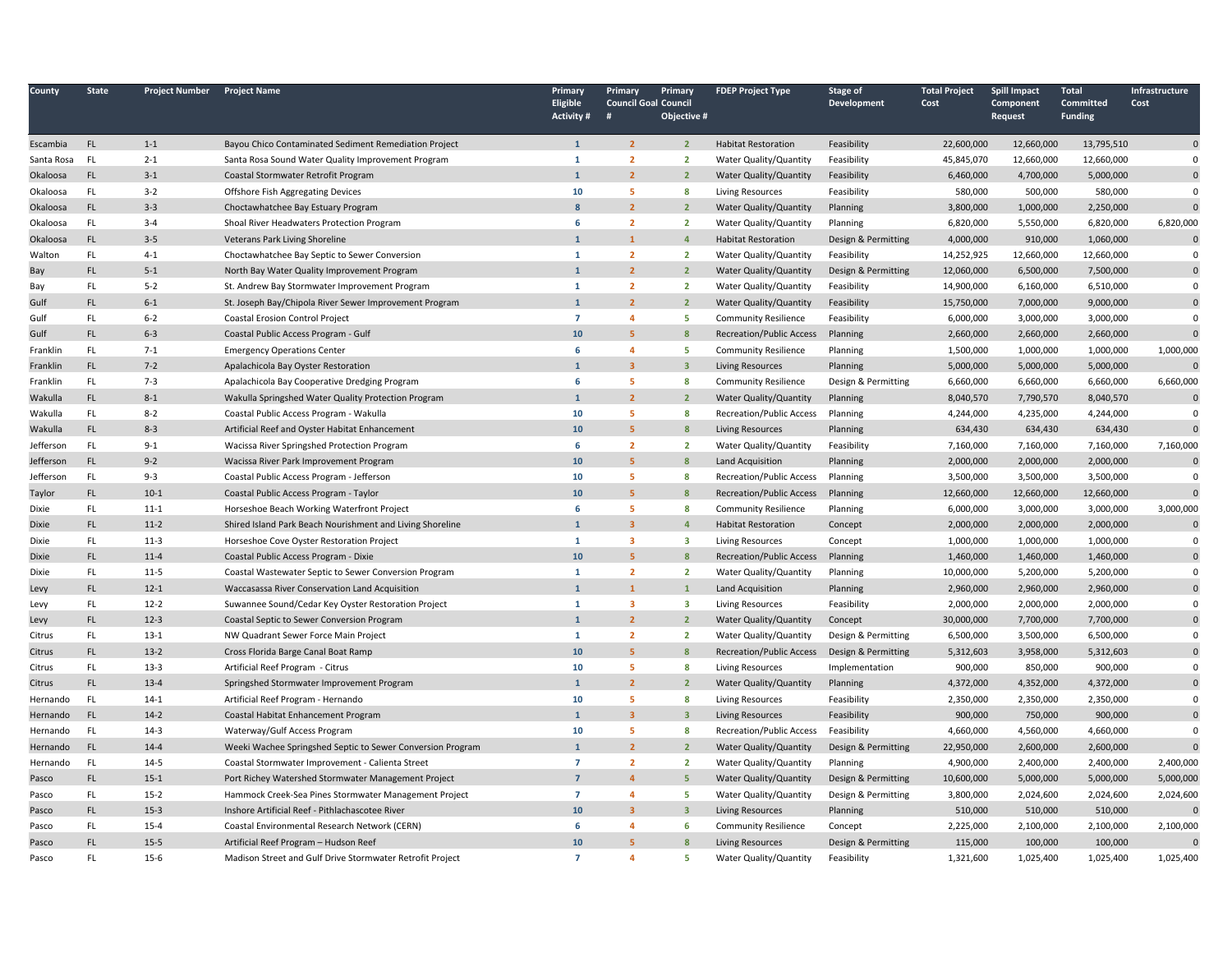| County          | <b>State</b> | <b>Project Number</b> | <b>Project Name</b>                                                       | Primary<br>Eligible<br>Activity # | <b>Primary</b><br><b>Council Goal Council</b><br># | Primary<br>Objective # | <b>FDEP Project Type</b>        | Stage of<br>Development | <b>Total Project</b><br>Cost | <b>Spill Impact</b><br>Component<br>Request | <b>Total</b><br><b>Committed</b><br><b>Funding</b> | <b>Infrastructure</b><br>Cost |
|-----------------|--------------|-----------------------|---------------------------------------------------------------------------|-----------------------------------|----------------------------------------------------|------------------------|---------------------------------|-------------------------|------------------------------|---------------------------------------------|----------------------------------------------------|-------------------------------|
| Pasco           | FL.          | $15 - 7$              | Crews Lake Hydrologic Restoration                                         |                                   | $\overline{2}$                                     |                        | Water Quality/Quantity          | Design & Permitting     | 8,922,720                    | 1,400,000                                   | 1,400,000                                          |                               |
| Pasco           | FL.          | $15 - 8$              | Ranch Road Infrastructure Improvements                                    |                                   |                                                    |                        | Water Quality/Quantity          | Planning                | 2,800,000                    | 500,000                                     | 500,000                                            | 500,000                       |
| Pinellas        | FL.          | $16-1$                | Lake Seminole Sediment Removal Project                                    |                                   | $\overline{2}$                                     | $\overline{2}$         | Water Quality/Quantity          | Implementation          | 18,860,000                   | 1,160,000                                   | 18,860,000                                         | $\mathbf{0}$                  |
| Pinellas        | <b>FL</b>    | $16-2$                | Wastewater Collection System Improvements                                 |                                   | $\overline{2}$                                     | $\overline{2}$         | Water Quality/Quantity          | Planning                | 18,000,000                   | 6,460,000                                   | 6,460,000                                          | 0                             |
| Pinellas        | FL.          | $16-3$                | Land Acquisition for Floodplain Restoration and Resiliency                | $\mathbf{1}$                      | $\overline{2}$                                     | $\overline{2}$         | Land Acquisition                | Planning                | 10,000,000                   | 3,450,000                                   | 10,000,000                                         | 0                             |
| Pinellas        | FL.          | $16 - 4$              | Coastal Public Access Program - Pinellas                                  | 10                                | 5                                                  |                        | <b>Recreation/Public Access</b> | Planning                | 2,000,000                    | 1,150,000                                   | 2,000,000                                          | 0                             |
| Pinellas        | <b>FL</b>    | $16 - 5$              | Artificial Reef Program - Pinellas                                        | 10                                | 5                                                  | 8                      | <b>Living Resources</b>         | Implementation          | 490,000                      | 440,000                                     | 490,000                                            | $\mathbf 0$                   |
| Hillsborough FL |              | $17-1$                | Cockroach Bay Aquatic Preserve Land Acquisition and Ecosystem Restoration |                                   | 1                                                  |                        | Land Acquisition                | Planning                | 7,200,000                    | 5,000,000                                   | 5,000,000                                          | $\Omega$                      |
| Hillsborough FL |              | $17-2$                | Delaney Creek/Palm River Heights Septic to Sewer Conversion               |                                   | $\overline{2}$                                     |                        | <b>Water Quality/Quantity</b>   | Planning                | 35,000,000                   | 7,660,000                                   | 7,660,000                                          | $\pmb{0}$                     |
| Manatee         | <b>FL</b>    | $18-1$                | Manatee River Oyster Restoration Project                                  |                                   | 3                                                  | 3                      | <b>Living Resources</b>         | Planning                | 2,628,090                    | 1,898,635                                   | 1,898,635                                          | $\mathbf{0}$                  |
| Manatee         | <b>FL</b>    | $18-2$                | Portosueno Park Living Shoreline                                          |                                   |                                                    |                        | <b>Habitat Restoration</b>      | Planning                | 1,300,000                    | 650,000                                     | 650,000                                            | $\bf{0}$                      |
| Manatee         | <b>FL</b>    | $18-4$                | Artificial Reef Program - Larry Borden Reef                               | 10                                | 5                                                  |                        | <b>Living Resources</b>         | Implementation          | 1,320,000                    | 1,320,000                                   | 1,320,000                                          | 0                             |
| Manatee         | <b>FL</b>    | $18-5$                | Palmetto Greene Bridge Fishing Pier Replacement                           | 6                                 | 5                                                  |                        | <b>Recreation/Public Access</b> | Planning                | 5,000,000                    | 3,156,698                                   | 3,156,698                                          | $\mathbf 0$                   |
| Manatee         | <b>FL</b>    | 18-6                  | Applied Research for Shellfish Aquaculture                                | 11                                | 5                                                  |                        | <b>Living Resources</b>         | Planning                | 400,000                      | 300,000                                     | 300,000                                            | $\Omega$                      |
| Manatee         | <b>FL</b>    | $18-7$                | <b>Coastal Preserve Trail and Boardwalk Enhancements</b>                  | 10                                | 5                                                  |                        | <b>Recreation/Public Access</b> | Planning                | 2,000,000                    | 356,667                                     | 356,667                                            | $\mathbf 0$                   |
| Manatee         | <b>FL</b>    | 18-9                  | Urban Stormwater Improvements - GT Bray Park                              |                                   | $\overline{2}$                                     |                        | Water Quality/Quantity          | Planning                | 2,030,000                    | 478,000                                     | 2,030,000                                          | 0                             |
| Manatee         | FL.          | 18-10                 | Kingfish Boat Ramp                                                        | 10                                | 5                                                  |                        | <b>Recreation/Public Access</b> | Planning                | 4,500,000                    | 4,500,000                                   | 4,500,000                                          | $\mathbf{0}$                  |
| Sarasota        | <b>FL</b>    | $19-1$                | Dona Bay Hydrologic Restoration Program                                   |                                   | $\overline{2}$                                     | $\overline{2}$         | Water Quality/Quantity          | Implementation          | 13,204,832                   | 12,660,000                                  | 13,204,832                                         | 0                             |
| Charlotte       | <b>FL</b>    | $20-1$                | Charlotte Harbor Septic to Sewer Conversion Program                       |                                   | $\overline{2}$                                     |                        | Water Quality/Quantity          | Design & Permitting     | 89,710,000                   | 12,660,000                                  | 89,710,000                                         | $\mathbf 0$                   |
| Lee             | FL.          | $21-1$                | North East Caloosahatchee Tributaries Restoration Project                 |                                   | $\overline{2}$                                     |                        | Water Quality/Quantity          | Feasibility             | 19,418,000                   | 12,660,000                                  | 19,418,000                                         | $\Omega$                      |
| Collier         | FL.          | $22 - 1$              | Comprehensive Watershed Improvement Program                               |                                   | $\overline{2}$                                     |                        | Water Quality/Quantity          | Design & Permitting     | 32,000,000                   | 12,660,000                                  | 32,000,000                                         | $\mathbf 0$                   |
| Monroe          | <b>FL</b>    | $23-1$                | Canal Management Master Plan Implementation                               |                                   |                                                    |                        | Water Quality/Quantity          | Implementation          | 19,048,690                   | 12,660,000                                  | 19,048,690                                         | $\Omega$                      |
|                 |              |                       |                                                                           |                                   |                                                    |                        |                                 | <b>TOTALS</b>           | 629,795,530                  | 291,180,000                                 | 440,432,635                                        | 37,690,000                    |

**Infrastructure %**13%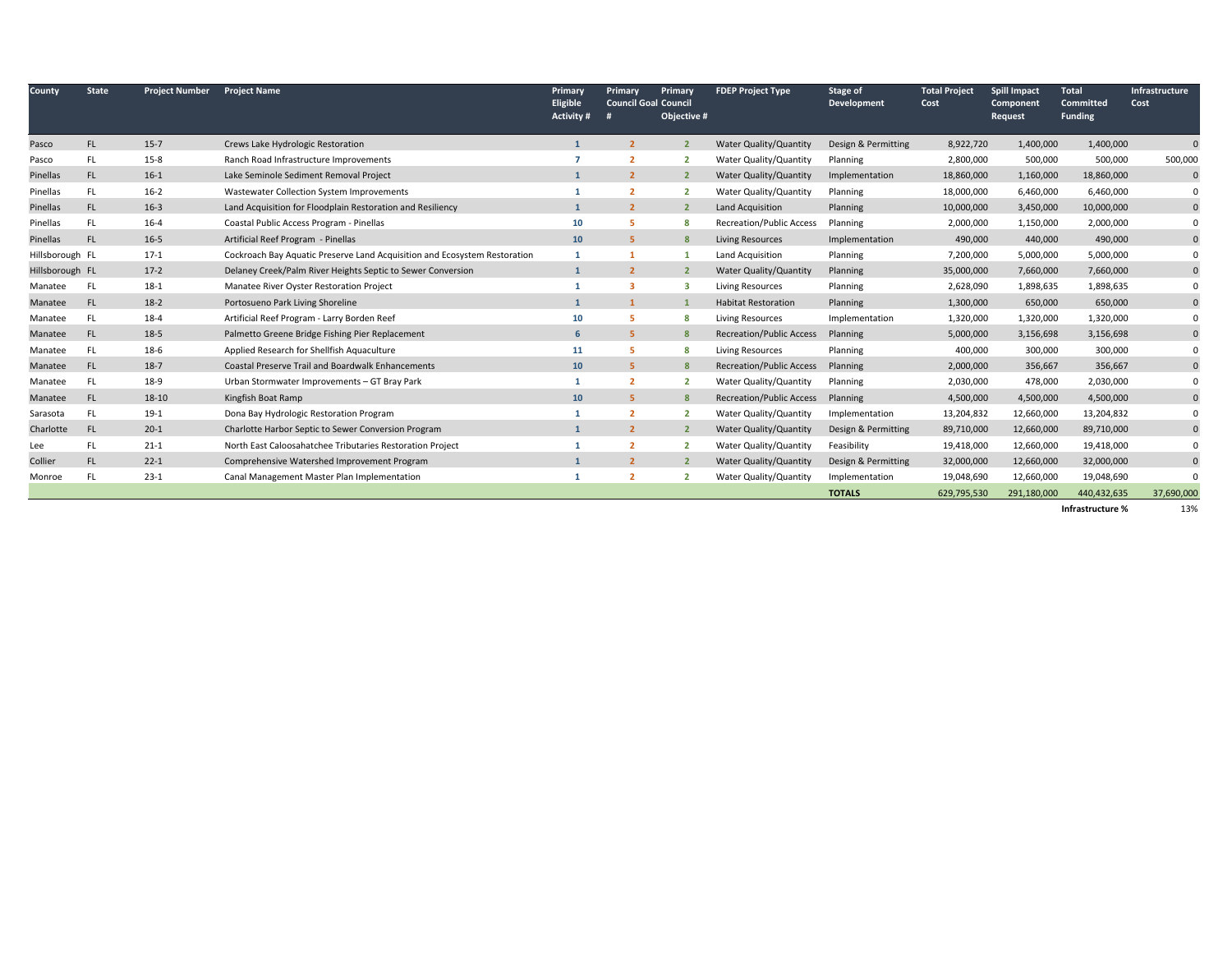Projects with Estimated Timing of Funding Availability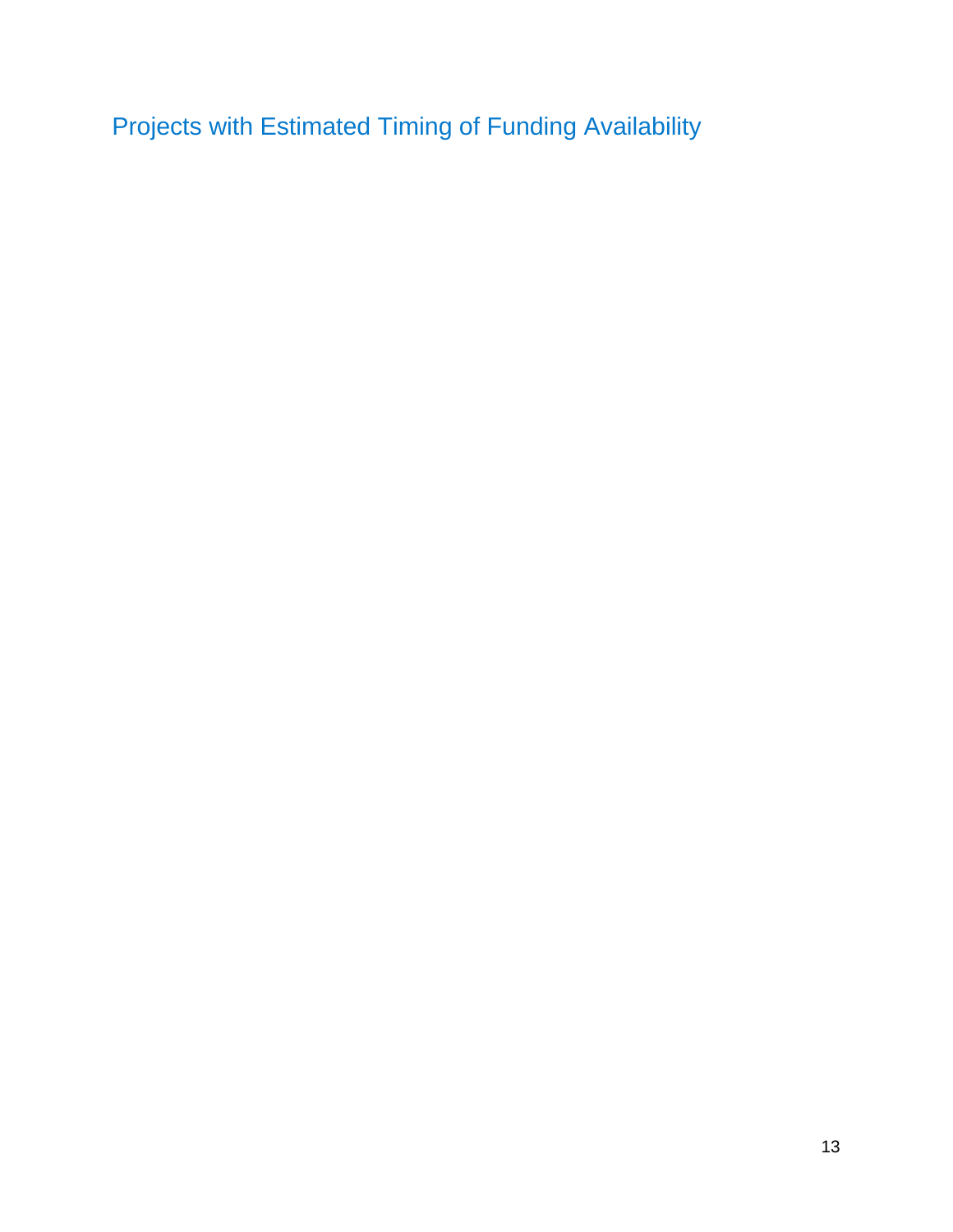#### Sequencing Summary Table

|                        | Years from SEP Approval                                        |             |             |             |             |             |             |             |             |             | 10 <sup>1</sup> | 11          | 12           | 13          | 14        | 15        | 16           |                                     |              |
|------------------------|----------------------------------------------------------------|-------------|-------------|-------------|-------------|-------------|-------------|-------------|-------------|-------------|-----------------|-------------|--------------|-------------|-----------|-----------|--------------|-------------------------------------|--------------|
| <b>County Projects</b> |                                                                | 2019        | 2020        | 2021        | 2022        | 2023        | 2024        | 2025        | 2026        | 2027        | 2028            | 2029        | 2030         | 2031        | 2032      | 2033      | 2034         | Total Project Cost Total Allocation |              |
| Escambia               |                                                                |             |             |             | \$1,200,000 |             |             |             | \$8,300,000 |             |                 |             | \$11,200,000 |             |           |           | \$12,660,000 |                                     |              |
|                        | 1-1 Bayou Chico Contaminated Sediment Remediation Program      | \$300,000   |             | \$800,000   | \$100,000   | \$4,950,000 | \$2,150,000 |             |             | \$2,900,000 |                 |             |              | \$1,460,000 |           |           |              | \$12,660,000                        | \$12,660,000 |
| Santa Rosa             |                                                                |             |             |             | \$5,300,000 |             |             |             | \$7,995,500 |             |                 |             | \$11,207,403 |             |           |           | \$12,660,000 |                                     |              |
|                        | 2-1 Santa Rosa Sound Water Quality Improvement Program         | \$1,915,465 | \$769,535   | \$1,297,500 | \$1,317,500 | \$1,431,750 | \$1,223,750 | \$20,000    | \$20,000    | \$1,098,500 | \$1.098.500     | \$20,000    | \$994.903    | \$1.412.597 | \$20,000  | \$20,000  |              | \$12,660,000                        | \$12,660,000 |
| <b>Okaloosa</b>        |                                                                |             |             |             | \$4,674,048 |             |             |             | \$6,200,000 |             |                 |             | \$10,621,429 |             |           |           | \$12,660,000 |                                     |              |
|                        | 3-1 Coastal Stormwater Retrofit Program                        | \$761.429   | \$1,251,429 | \$61,429    | \$1,251,429 | \$1,251,429 | \$61,429    | \$61.429    |             |             |                 |             |              |             |           |           |              | \$4,700,000                         |              |
|                        | 3-2 Offshore Fish Aggregating Devices                          | \$75,000    | \$121,667   | \$121,667   | \$121.667   | \$30,000    | \$30,000    |             |             |             |                 |             |              |             |           |           |              | \$500,000                           |              |
|                        | 3-3 Choctawhatchee Bay Estuary Program                         | \$243,750   | \$243,750   | \$210,417   | \$210,417   | \$91,667    |             |             |             |             |                 |             |              |             |           |           |              | \$1,000,000                         |              |
|                        | 3-4 Shoal River Headwaters Protection Program                  |             |             |             |             |             |             |             |             | \$42,857    | \$962,857       | \$2,022,857 | \$1,392,857  | \$1,042,857 | \$42,857  | \$42,857  |              | \$5,550,000                         |              |
|                        | 3-5 Veterans Park Living Shoreline                             |             |             |             |             |             |             |             |             |             |                 |             |              | \$660,000   | \$83,333  | \$83,333  | \$83,333     | \$910,000                           | \$12,660,000 |
| Walton                 |                                                                |             |             |             | \$3,627,783 |             |             |             | \$7,653,429 |             |                 |             | \$10,585,279 |             |           |           | \$12,660,000 |                                     |              |
|                        | 4-1 Choctawhatchee Bay Septic to Sewer Conversion              | \$382,029   | \$382,029   | \$2,481,695 | \$382,029   | \$4,025,646 |             |             |             |             | \$428,564       | \$428,564   | \$2,074,722  | \$2,074,722 |           |           |              | \$12,660,000                        | \$12,660,000 |
| Bay                    |                                                                |             |             |             | \$5,197,333 |             |             |             | \$7,968,000 |             |                 |             | \$10,730,000 |             |           |           | \$12,660,000 |                                     |              |
|                        | 5-1 North Bay Water Quality Program                            | \$50,000    | \$120,000   | \$700,000   | \$730,000   | \$100,000   | \$150,000   | \$150,000   |             | \$1,250,000 | \$1,250,000     |             | 70,000       | 252,500     | \$182,500 | \$747,500 | \$747,500    | \$6,500,000                         |              |
|                        | 5-2 St. Andrew Bay Stormwater Improvement Program              | \$1,756,000 | \$1,156,000 | \$176,000   | \$509,333   | \$1,809,333 | \$409,333   | \$76,000    | \$76,000    | \$76,000    | \$76,000        | \$20,000    | \$20,000     |             |           |           |              | \$6,160,000                         | \$12,660,000 |
| Gulf                   |                                                                |             |             |             | \$4,825,000 |             |             |             | \$7,600,000 |             |                 |             | \$11,100,000 |             |           |           | \$12,660,000 |                                     |              |
|                        | 6-1 St. Joseph Bay/Chipola River Sewer Improvement Program     | \$600,000   |             | \$500,000   | \$950,000   | \$950,000   | \$150,000   | \$250,000   | \$950,000   | \$1,825,000 | \$725,000       | \$50,000    | \$50,000     |             |           |           |              | \$7,000,000                         |              |
|                        | 6-2 St. Joseph Peninsula Coastal Erosion Control Project       | \$210,000   | \$185,000   | \$1,190,000 | \$1,190,000 | \$75,000    | \$75,000    | \$75,000    |             |             |                 |             |              |             |           |           |              | \$3,000,000                         |              |
|                        | 6-3 Coastal Public Access Program                              |             |             |             |             | \$250,000   |             |             |             |             |                 |             | \$850,000    | \$850,000   | \$330,000 | \$330,000 | \$50,000     | \$2,660,000                         | \$12,660,000 |
| Franklin               |                                                                |             |             |             | \$4,035,000 |             |             |             | \$7,955,000 |             |                 |             | \$10,606,667 |             |           |           | \$12,660,000 |                                     |              |
|                        | 7-1 Emergency Operations Center                                | \$150,000   | \$460,000   | \$360,000   | \$30,000    |             |             |             |             |             |                 |             |              |             |           |           |              | \$1,000,000                         |              |
|                        | 7-2 Apalachicola Bay Oyster Restoration                        | \$150,000   | \$100,000   | \$50,000    | \$1,125,000 | \$1,125,000 | \$50,000    | \$50,000    | \$1,125,000 | \$1,125,000 | \$50,000        | \$50,000    |              |             |           |           |              | \$5,000,000                         |              |
|                        | 7-3 Apalachicola Bay Cooperative Dredging Program              | \$100,000   |             | \$60,000    | \$1,450,000 | \$1,450,000 | \$60,000    | \$60,000    |             | \$300,000   | \$100,000       | \$60,000    | \$966,667    | \$966,667   | \$966.667 | \$60,000  | \$60,000     | \$6,660,000                         | \$12,660,000 |
| Wakulla                |                                                                |             |             |             | \$5,387,862 |             |             |             | \$8,286,633 |             |                 |             | \$11,185,403 |             |           |           | \$12,660,000 |                                     |              |
|                        | 8-1 Wakulla Springshed Water Quality Protection Program        | \$1,175,000 | \$810,833   | \$446,750   | \$1,320,696 | \$1,205,334 | \$561,600   | \$504,650   | \$369,937   | \$296,750   | \$8,000         | \$8,000     | \$251,020    | \$508,000   | \$308,000 | \$8,000   | \$8,000      | \$7,790,570                         |              |
|                        | 8-2 Coastal Public Access Program                              | \$25,000    | \$800,000   | \$25,000    | \$600,000   |             | \$150,000   |             |             | \$300,000   | \$85,000        | \$1,750,000 |              | \$500,000   |           |           |              | \$4,235,000                         |              |
|                        | 8-3 Artifical Reef and Oyster Habitat Enhancement              |             |             | \$74,583    | \$110,000   | \$87,250    | \$10,000    | \$10,000    |             | \$50,000    | \$50,000        | \$50,000    | \$50,000     | \$50,000    | \$92,597  |           |              | \$634,430                           | \$12,660,000 |
| Jefferson              |                                                                |             |             |             | \$5,380,333 |             |             |             | \$7,764,667 |             |                 |             | \$11.159.000 |             |           |           | \$12,660,000 |                                     |              |
|                        | 9-1 Wacissa River Springshed Protection Program                | \$125,000   | \$385,000   | \$16,667    | \$3,275,000 | \$75,000    | \$16,667    | \$16,667    | \$16,667    | \$3,200,000 | \$16,667        | \$16,667    |              |             |           |           |              | \$7,160,000                         |              |
|                        | 9-2 Wacissa River Park Improvement Program                     | \$400,000   | \$1,000,000 | \$25,000    | S41.667     | \$500,000   | \$16,667    | \$16,667    |             |             |                 |             |              |             |           |           |              | \$2,000,000                         |              |
|                        | 9-3 Coastal Public Access Program                              |             |             |             | \$112,000   | \$435,000   | \$422,000   | \$447,000   | \$422,000   | \$137,000   | \$12,000        |             | \$12,000     | \$422,000   | \$745,000 | \$322,000 | \$12,000     | \$3,500,000                         | \$12,660,000 |
| <b>Taylor</b>          |                                                                |             |             |             | \$5,300,000 |             |             |             | \$8,300,000 |             |                 |             | \$11,200,000 |             |           |           | \$12,660,000 |                                     |              |
|                        | 10-1 Coastal Public Access Program                             | \$500,000   | \$4,800,000 |             |             |             |             | \$3,000,000 |             | \$2,900,000 |                 |             |              | \$300,000   | \$680,000 | \$430,000 | \$50,000     | \$12,660,000                        | \$12,660,000 |
| <b>Dixie</b>           |                                                                |             |             |             | \$4,866,667 |             |             |             | \$7,435,000 |             |                 |             | \$10,486,667 |             |           |           | \$12,660,000 |                                     |              |
|                        | 11-1 Horseshoe Beach Working Waterfront Project                | \$225,000   | \$875,000   | \$750,000   | \$1,100,000 | \$25,000    | \$25,000    |             |             |             |                 |             |              |             |           |           |              | \$3,000,000                         |              |
|                        | 11-2 Shired Island Park Beach Nourishment and Living Shoreline | \$150,000   | \$125,000   | \$125,000   | \$775,000   | \$775,000   | \$25,000    | \$25,000    |             |             |                 |             |              |             |           |           |              | \$2,000,000                         |              |
|                        | 11-3 Horseshoe Cove Oyster Restoration                         | \$100,000   | \$75,000    | \$91.667    | \$350,000   | \$350,000   | \$16,667    | \$16,667    |             |             |                 |             |              |             |           |           |              | \$1,000,000                         |              |
|                        | 11-4 Coastal Public Access Program                             |             |             |             | \$125,000   | \$405,000   | \$80,000    | \$400,000   | \$425,000   | \$25,000    |                 |             |              |             |           |           |              | \$1,460,000                         |              |
|                        | 11-5 Coastal Septic to Sewer Conversion Program                |             |             |             |             |             |             |             |             |             | \$150,000       | \$756,667   | \$2,120,000  | \$2,120,000 | \$26,667  | \$26,667  |              | \$5,200,000                         | \$12,660,000 |
| Levy                   |                                                                |             |             |             | \$4,326,667 |             |             |             | \$5,460,000 |             |                 |             | \$10,560,000 |             |           |           | \$12,660,000 |                                     |              |
|                        | 12-1 Waccasassa River Conservation Land Acquisition            | \$2,080,000 | \$867,500   | \$12,500    |             |             |             |             |             |             |                 |             |              |             |           |           |              | \$2,960,000                         |              |
|                        | 12-2 Suwannee Sound/Cedar Key Oyster Restoration               | \$200,000   | \$166,667   | \$500,000   | \$500,000   | \$500,000   | \$66,667    | \$66,667    |             |             |                 |             |              |             |           |           |              | \$2,000,000                         |              |
|                        | 12-3 Coastal Septic to Sewer Conversion Program                |             |             |             |             |             |             | \$250,000   | \$250,000   | \$1,000,000 | \$1,100,000     | \$1,100,000 | \$1,900,000  | \$1,900,000 | \$100,000 | \$100,000 |              | \$7,700,000                         | \$12,660,000 |
| <b>Citrus</b>          |                                                                |             |             |             | \$4,987,557 |             |             |             | \$8,298,000 |             |                 |             | \$11.198.000 |             |           |           | \$12,660,000 |                                     |              |
|                        | 13-1 NW Quadrant Sewer Force Main Project                      | \$142,500   | \$1,214,167 | \$1,071,667 | \$1,071,667 |             |             |             |             |             |                 |             |              |             |           |           |              | \$3,500,000                         |              |
|                        | 13-2 Cross Florida Barge Canal Boat Ramp                       |             | \$664,076   |             | \$823,481   | \$823,481   | \$823,481   | \$823,481   |             |             |                 |             |              |             |           |           |              | \$3,958,000                         |              |
|                        | 13-3 Artificial Reef Program                                   |             |             |             |             |             |             |             | \$840,000   | \$10,000    |                 |             |              |             |           |           |              | \$850,000                           |              |
|                        | 13-4 Springshed Stormwater Improvement Program                 |             |             |             |             |             |             |             |             | \$700,000   | \$700,000       | \$745,000   | \$745,000    | \$600,000   | \$600,000 | \$140,000 | \$122,000    | \$4,352,000                         | \$12,660,000 |